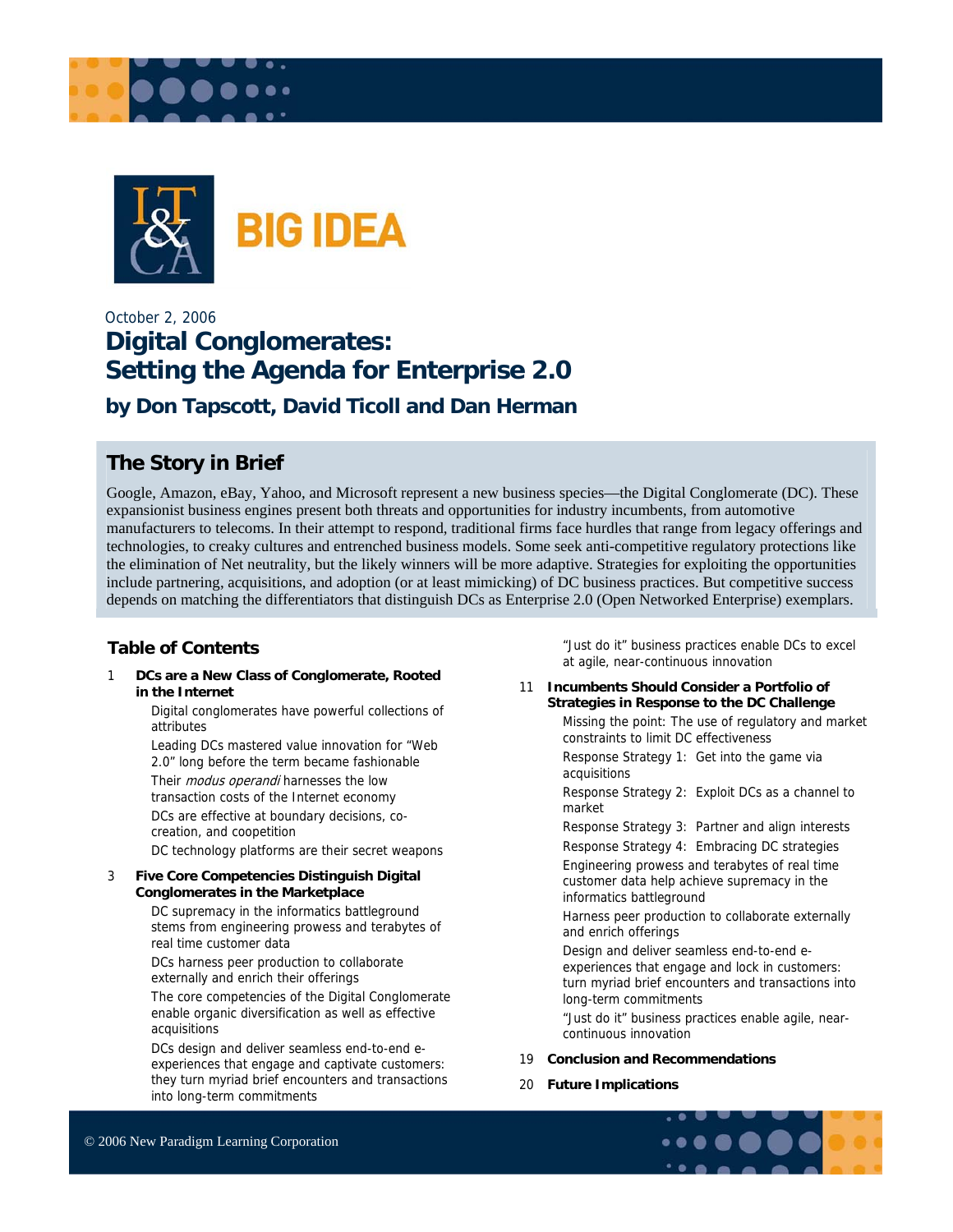

## **DCs are a New Class of Conglomerate, Rooted in the Internet<sup>1</sup>**

**A CONGLOMERATE IS A LARGE COMPANY** (like General Electric) with a number of divisions that operate in seemingly unrelated businesses. Digital conglomerates depend primarily on an information and communications technology infrastructure, rather than a "bricks and mortar" infrastructure. They use digital engines to drive innovation, diversification, and growth. Their digital nature and emergent Internet 2.0 technology architectures enable them to blur boundaries among previously unrelated industries. Leading examples are Google, Amazon, eBay, Yahoo, and Microsoft.

Some (like Google) are young and aggressive, while others (like Microsoft) are in catch-up mode, despite evident strengths. They don't always meet market expectations, as illustrated in the disappointing results of Amazon, eBay, and Yahoo in July 2006. But their ups and downs reflect the vagaries of competition and the management challenges of a maturing marketplace—not the survivability of these companies or their approach to doing business. All, to varying degrees, are now challenging incumbents in a variety of traditional industries (see Figure 1). Especially under attack are traditional players in advertising, retail, telecom, media, real estate, and software. Also notably threatened is the banking industry, where eBay subsidiary PayPal processed \$27 billion in payments in 2005, and Google has entered the market with the GBuy payment system.

|                                          | Amazon           | eBAY                      | Google              | <b>MSFT</b>                   | Yahoo!                        |
|------------------------------------------|------------------|---------------------------|---------------------|-------------------------------|-------------------------------|
| <b>Core offer</b>                        | Retail           | Auction                   | Search              | Software                      | Media / search                |
| <b>Main revenue</b>                      | Retail sales     | Auction fees              | Advertising         | Software                      | Advertising                   |
| <b>Secondary offer</b>                   | Online mall      | Payments                  | Software            | Media content                 | <b>Retail listings</b>        |
| <b>Digital Conglomerates</b><br>partners |                  | Google, Yahoo             | eBay                |                               | eBay                          |
| <b>Advertising</b>                       |                  | AdContext                 | Agency, syndication | Syndication                   | Agency, syndication           |
| <b>Location services</b>                 | <b>No</b>        | <b>No</b>                 | Maps, mashups       | Maps                          | <b>Maps</b>                   |
| <b>Retail</b>                            | <b>Direct</b>    | Listings                  | Listings            | Listings                      | Listings                      |
| <b>Telecom</b>                           | <b>No</b>        | VolP                      | Wi-fi, VoIP         | VoIP, mobile                  | VoIP                          |
| <b>Media content</b>                     | Limited          | Limited                   | News, entertainment | News, games,<br>entertainment | News, games,<br>entertainment |
| <b>Payments</b>                          | <b>No</b>        | PayPal                    | Gbuy                | <b>No</b>                     | PayPal                        |
| <b>Real estate</b>                       | <b>No</b>        | Yes                       | Yes                 | <b>No</b>                     | Yes                           |
| <b>Auto sales</b>                        | <b>No</b>        | Yes                       | <b>No</b>           | <b>No</b>                     | Yes                           |
| Software / APIs                          | <b>APIS</b>      | <b>APIS</b>               | SW / APIs           | SW / APIs                     | <b>APIS</b>                   |
| <b>Community</b>                         | Yes              | Yes                       | Yes                 | Yes                           | Yes                           |
| <b>User content</b>                      | Yes              | Yes                       | Yes                 | Yes                           | Yes                           |
| Search technology                        | Alexa / A9 (own) | Yahoo / Magellan<br>(own) | Google (own)        | MSN (own)                     | Yahoo (own)                   |

#### **Figure 1: Digital Conglomerates Operate in Many Industries**

*Source: New Paradigm research*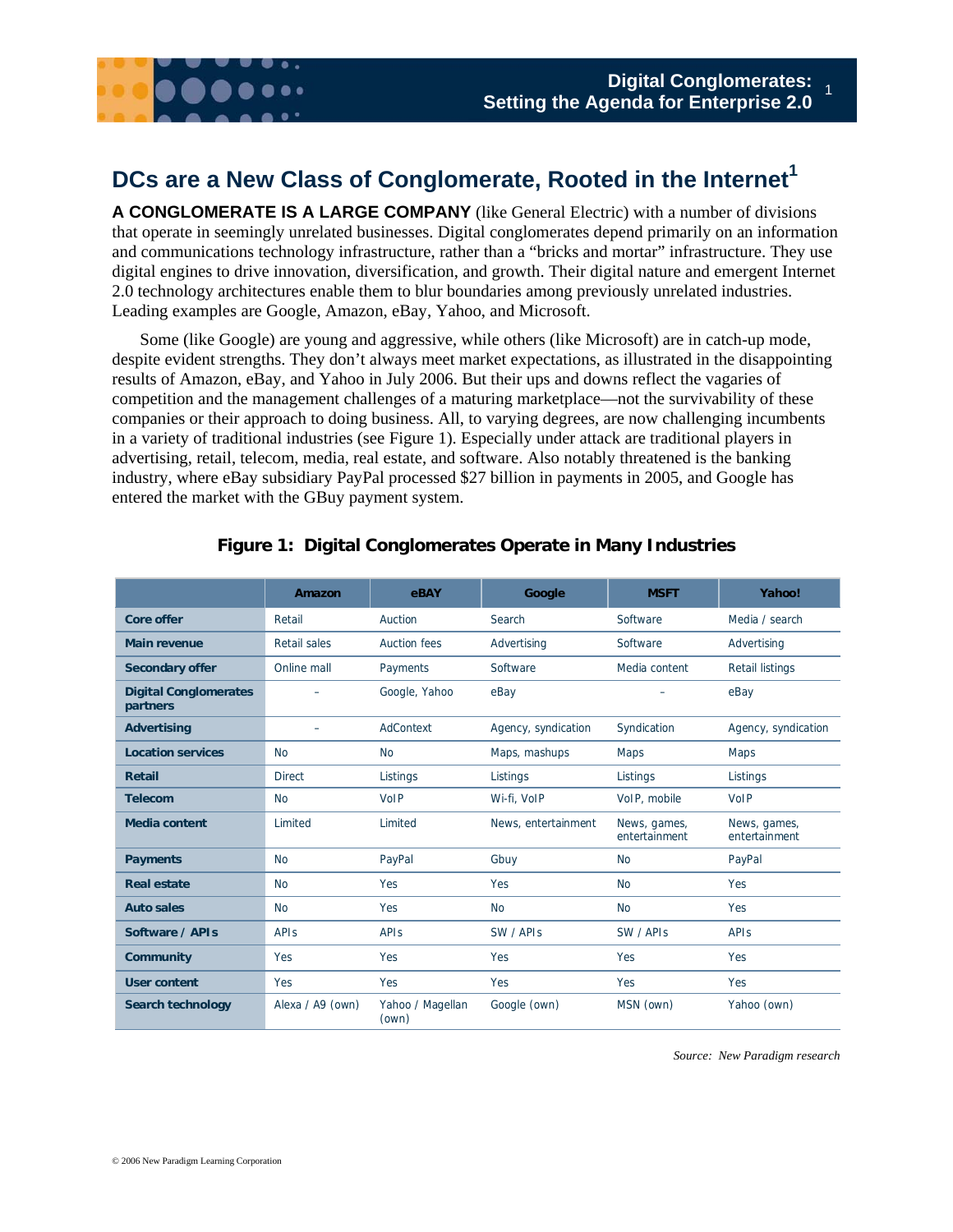Digital conglomerates are increasingly challenging incumbents in industries such as retail/wholesale (up to and including automotive sales), telecom, publishing, music, news media, entertainment media, financial services (for now mainly payments), advertising agencies and syndication networks (including classifieds), desktop software, dating services, real estate, photography, research, and travel.

Coming out of the dot-com crash in 2001, several of these companies (Yahoo, eBay, Amazon) were shaky, weakly profitable at best, and had revenues of under \$1 billion. Google barely existed. Five years later they had revenues in the \$5–10 billion range. Takeovers and mergers may shift the balance of power among them but no one doubts their overall sustainability. New players could join the list: Apple with its iTunes/iPod franchise, MySpace (now part of the Fox empire) and perhaps even craigslist.<sup>2</sup> AOL is essentially a DC, but due to its many challenges we have chosen to omit the company from this analysis.

While still a tiny part of the U.S.—let alone world—economy, DCs have unique capabilities and business models that can change the game for a variety of businesses. Like all companies, they also have issues—be it anti-competitive behavior at Microsoft or click fraud at Google. These companies are also vulnerable to challenges from new entrants—and one another.

#### *Digital conglomerates have powerful collections of attributes*

Leading DCs support big, agile, online consumer businesses. The advantages are numerous and, for an old-style organization, tough to replicate. Not all DCs are best of breed, nor do all exemplify the full list of attributes we have identified.

### *Leading DCs mastered value innovation for "Web 2.0" long before the term became fashionable*

- Attractive, cost competitive, and continually innovative customer-centric value propositions
- Strong end-to-end customer experience design
- Ability to exploit the long tail phenomena (offerings, partners, customers)
- Customer lock-in (to varying degrees) combined with high market share (customer and supply side), exploiting network effects and being first to market
- Effective brand management
- Human capital: Concentrations of brainy, creative people with permission to innovate and take risks

#### *Their modus operandi harnesses the low transaction costs of the Internet economy*

- Innovative, slick business models and innovative use of technology to alter traditional business models
- Ability to scale, enter new markets, and add offerings and capabilities relatively easily
- Effective design and implementation of trust syndication
- Effective management of customer/partner communities and related issues

#### *DCs are effective at boundary decisions, co-creation, and coopetition*

• Create value outside the walls of the organization by harnessing co-creation by customers, partners, developer communities, even competitors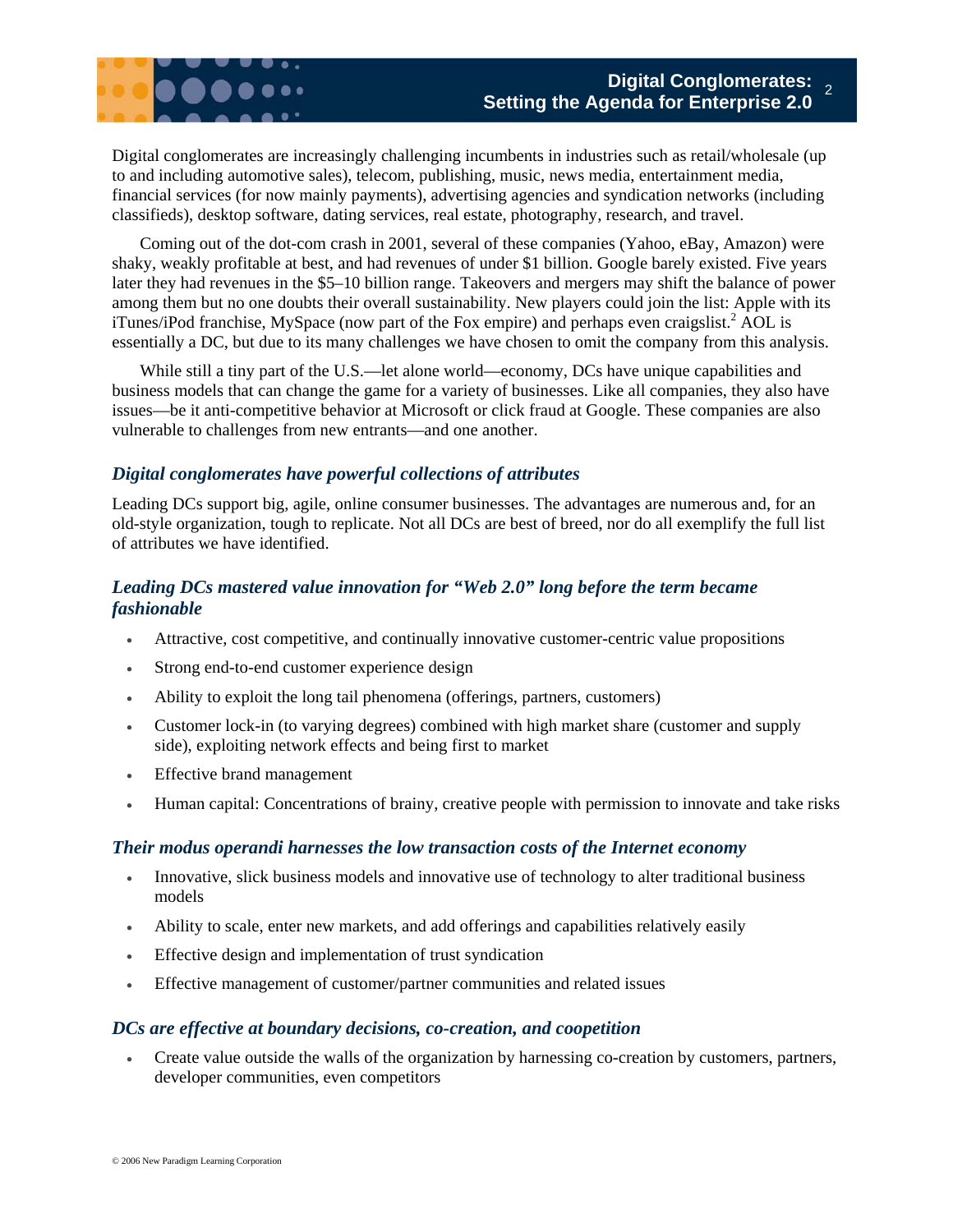

• Ability to coopt competitors as partners by providing them with customer access and technologybased tools

#### *DC technology platforms are their secret weapons*

Its executives describe Google as a technology company, rather than a search or advertising company, for good reason.

- Leverage use of commodity and open source software to create high performance, cost-efficient, scalable, quickly deployed technology infrastructures
- Judicious combination of proprietary and "open" strategies. For example, Google opened an API to its Maps offering, but keeps its search technology proprietary.
- Advanced business intelligence technologies enable core value propositions; customer tracking; highly targeted (customer of 1 at a particular point in time and place) "instant of truth" marketing, customer experiences, and segmentation; business process and performance management; and competitive intelligence.
- Technology enables
	- » Rapid innovation
	- » New kinds of continuous, ongoing product and service improvements
	- » Insightful, targeted, and comprehensive real time business and cultural intelligence
	- » Changing the stakes in various markets
	- » High margins that fund investment, growth, and acquisitions

Despite these advantages, each of these companies has captured only a tiny portion of its domestic and international markets, not to mention new industries that appear vulnerable to their strategies. The upsides remain huge, perhaps much larger than is apparent. Further growth will depend on judicious and agile adjustments of their business models on a continuous basis.

## **Five Core Competencies Distinguish Digital Conglomerates in the Marketplace**

- 1. Engineering prowess and terabytes of real time customer data help achieve supremacy in the informatics battleground.
- 2. Peer production enables DCs to collaborate externally and enrich their offerings.
- 3. They are effective at organic diversification, and also know how to integrate acquisitions.
- 4. DCs design and deliver seamless end-to-end e-experiences that engage and captivate customers. They turn myriad brief encounters and transactions into long-term commitments.
- 5. "Just do it" business practices enable DCs to excel at agile, near-continuous innovation.

Now that it's playing catch-up to Google and other Web 2.0 innovators, it's easy to forget that Microsoft pioneered many of these attributes. It has:

Gathered and analyzed consumer usage data from Windows users for decades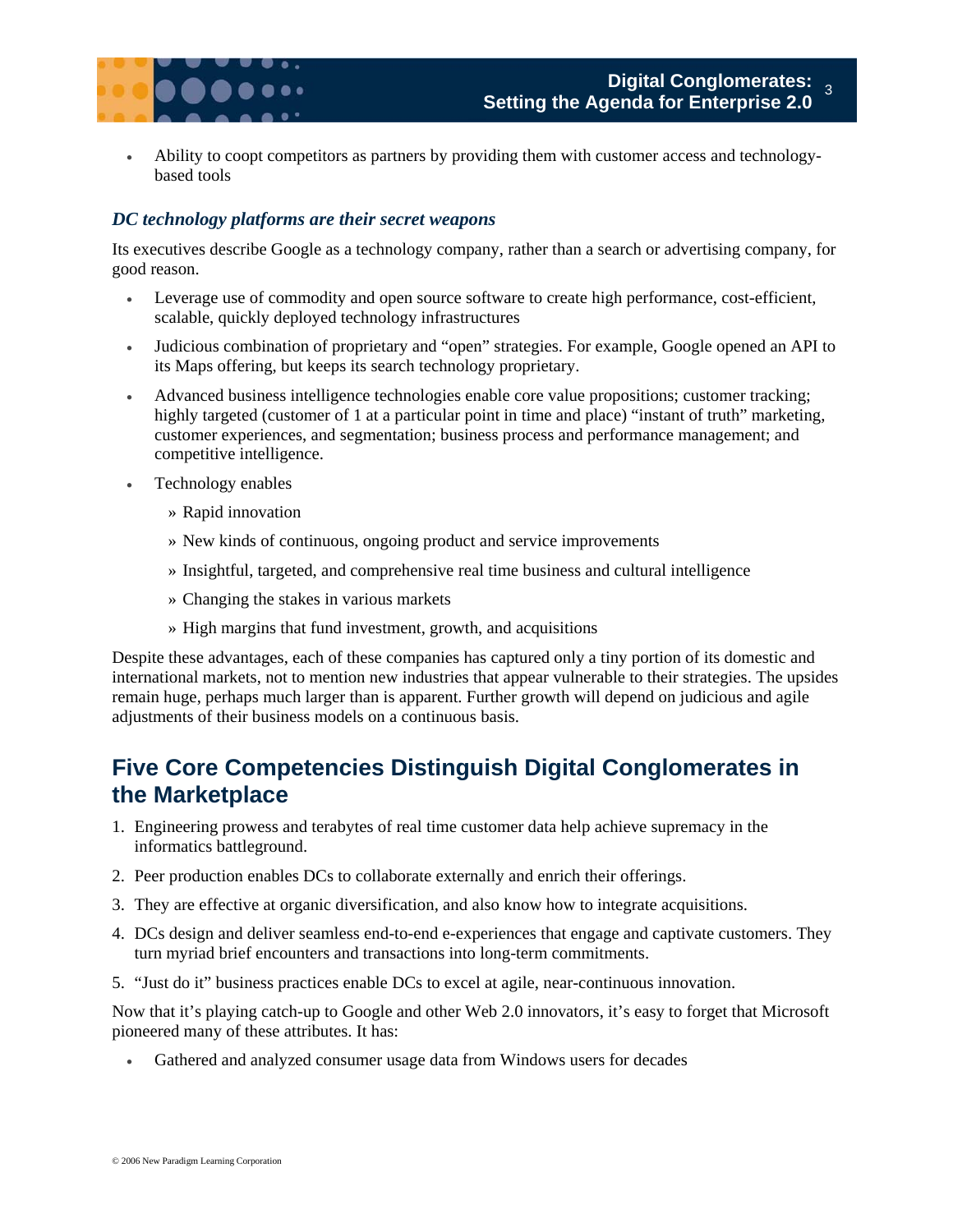

- Built a powerful network of independent software vendors who leveraged its platforms (by no means an "open" or peer-based model, but one that popularized API sharing and technology "ecosystems")
- Diversified from operating systems to user applications to consumer devices
- Broadened its applications portfolio from desktop experience design to networked gaming and enterprise management tools



#### **Figure 2: Five Core Competencies**

*Source: New Paradigm research* 

Google and Yahoo have taken these competencies to new levels and, as a result, now present serious competitive challenges to Microsoft. But they must still leapfrog the master in the marketplace. Microsoft's past victims include leaders like IBM, Netscape, and Apple. It took on Sony and Nintendo in the gaming industry, and despite a thousand cuts it holds its own against Linux and the open source movement. Microsoft may not be as effective as Google in the five competencies listed above, but it has strengths, experience, and the finances to catch up, and it remains to be seen who will emerge at the top of the heap.

We discuss each of the core competencies below.

#### *DC supremacy in the informatics battleground stems from engineering prowess and terabytes of real time customer data*

Arguably, Google's hardware and software architecture is the future of enterprise computing. Behind the split-second speed and accuracy of its searches is a parallel, highly redundant grid of over 450,000 Linuxtype servers.<sup>3</sup>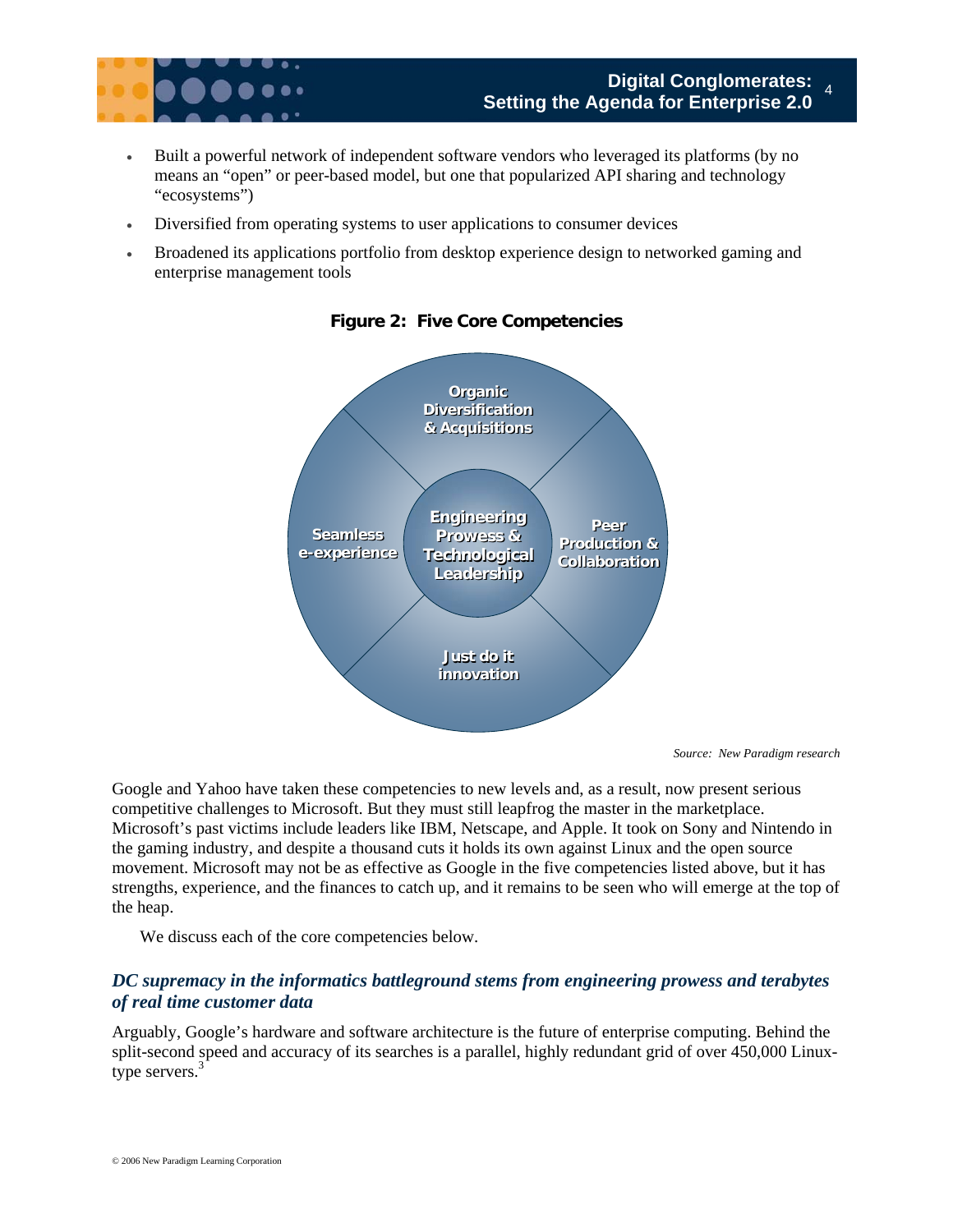

The company spent \$838 million on custom technology and operations centers in 2005 and will invest \$1.5 billion in 2006.<sup>4</sup> Google is a significant hardware company, though most of what it makes is for internal use. Unlike most companies, which lease hardware from IT vendors, Google buys low cost commodity parts and builds its servers in-house. It can rapidly deploy homegrown, prefabricated data centers anywhere in the world by packing them into standard 20- or 40-foot shipping containers.<sup>5</sup> These achievements of control and capability deliver cost-effective, blazing performance, scalability, and agility.

Much has been made of Google's differentiating PageRank system, which ranks a Web search result based on the number of other pages that link to it. This much-tweaked algorithm is essentially a largescale citation-based ranking technique. But there's a lot more to Google's informatics supremacy than PageRank. Google's homegrown software infrastructure includes several powerful applications that are central to its performance. For example:<sup>6</sup>

- MapReduce assigns programming instructions for parallel execution on many computers. It breaks calculations into two parts. The first stage produces a set of intermediate results. The second computes a final answer.
- The Google File System (GFS) contains a mirror of the public Internet, several petabytes (a million times a billion 8-bit characters) of data. For every file, at least three copies are stored on different computers in a server cluster. If a computer program tries to read a file from one computer and it fails to respond in milliseconds, at least two others can fulfill the request.
- BigTable, a homegrown database management system, stores huge structured data sets for applications like Google Maps, Google Earth, and My Search History. (Google also uses standard relational databases like MySQL in lighter situations.) For tables that are too big for one server, BigTable chunks database tables into smaller pieces called tablets for storage on different computers in a GFS cluster.

With 44 percent of the search market as of July 2006,<sup>7</sup> Google translates computing power into popularity. Terabytes of user data allow it to tailor search results and contextualize ad placements with laser-like precision. This capability has made Google the world's biggest ad agency, with 2005 revenues of over \$6.1 billion. The company plans to invest \$1.2 billion in research and development in 2006, a 148% increase over 2005, signaling that Google knows it must continuously innovate in order to stay ahead. About 70% of the company's R&D budget goes into its core search and advertising businesses.

More than half the world's population accesses Yahoo every month, its Canadian general manager, Kerry Munro told us. "We gather 10-15 terabytes of data every day. It takes a very unique skill set and mentality to think about the problem statement that this entails, and to solve it. It needs to be at least as bullet proof as a carrier, have the storage of an Akamai, plus the ability to do multiple video streaming, understand and support every user's navigation paths, and so on. Imagine the network operating centre that manages this every day at multiple levels!"

Kerry foresees a new kind of architecture. "It will not just ingest vast amounts of content; it will also categorize it, leverage new tagging solutions, and openly represent it on any device at any point in time for 500 million to a billion users. This is much more fluid than the technology you see in financial services. When you look at, for example, the evolution of chip card tech, by the time they have gone to the end of this single technology, we will have evolved 4-5 times."

Microsoft is using a similar strategy in an effort to reposition itself as an online services leader. In June 2006 the company announced a \$2 billion increase to its \$6.2 billion R&D budget, much of which is earmarked to be spent on the company's Windows Live presence (see Figure 3), and at least \$500 million for online services, notably search and advertising. These moves mark Microsoft's entry into direct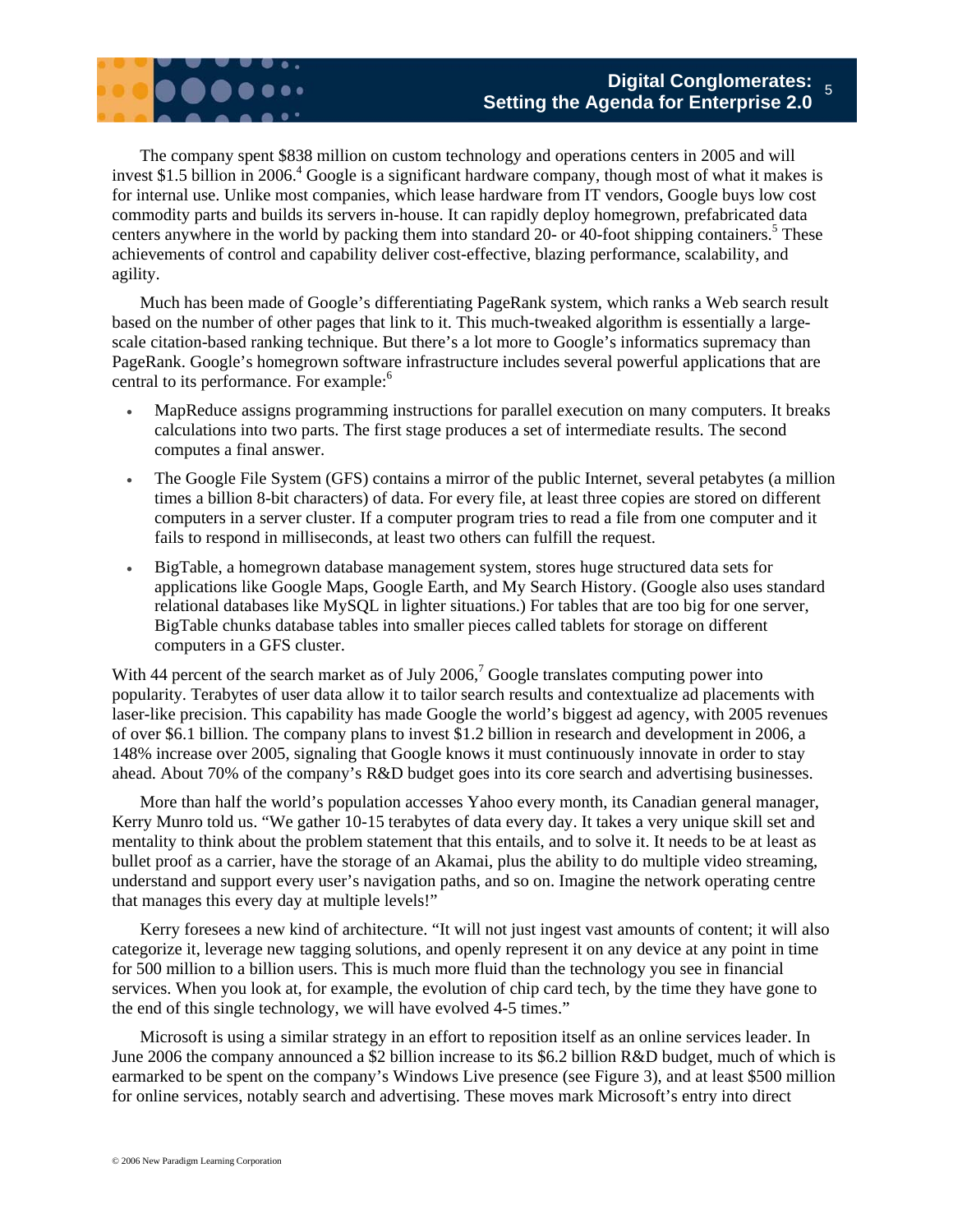

competition with other DCs such as Yahoo and Google in the provision of an online platform for communication and services. The Live offering will enable Microsoft to target both consumers, including over 230 million Hotmail users, and corporate clients. The question remains, however, whether this platform will offer enough to compete with Yahoo and Google. Some observers suggest that the company might acquire fellow DC eBay, which would provide a combination of search, auction, payments, and telephony.



#### **Figure 3: Microsoft's Windows Live Platform Straddles Multiple Application Domains**

*Source: Microsoft Financial Analyst Meeting 2006, July 27th 2006. http://www.microsoft.com/msft/speech/FY06/OzzieFAM2006.mspx* 

Like Google's contextual advertising, Amazon puts user data to work, with collaborative filtering algorithms that provide customers with recommendations on products that fit similar search patterns, preferences or the recommendations of others who have purchased the same product. Similarly, past purchases are reconciled against those of other consumers allowing Amazon to tailor product offers based on sales trends. The ability to capitalize on this real-time data helped Amazon achieve \$8.5 billion in 2005 sales, albeit with disappointing profit results. Amazon has also entered the search market with its A9 search engine, essentially building on top of Google's search platform but with added functionality such as the ability to search through its catalog of books.

#### *DCs harness peer production to collaborate externally and enrich their offerings*

DCs excel at engaging external developers into communities that benefit both the developers and their host. The Microsoft Developer Network (MSDN) existed offline through most of the 1980s and went online in 1993. It provides a set of online and offline services designed to help developers write applications using Microsoft products and technologies. MSDN engages with hardware developers interested in its operating system, and software developers who leverage Microsoft programming languages, APIs and scripting languages. MSDN's developer centers pull together content and resources around specific products and technologies. They connect users to code samples, community sites, training and certification programs, conferences, technical articles and documentation, and so on. Its Codezone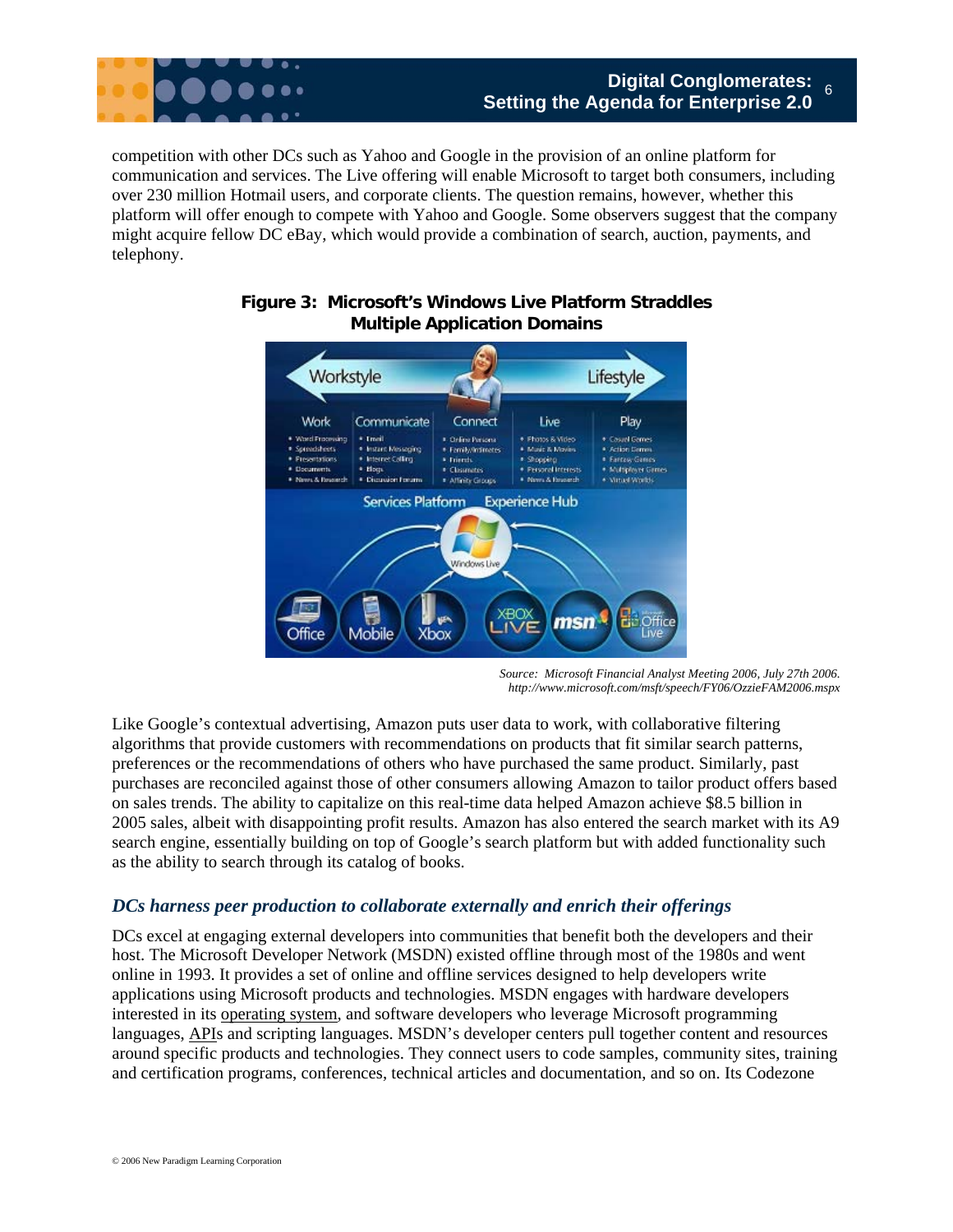initiative hosts a series of forums where members self-organize to share advice, experiences, concerns, and application code with one another and with Microsoft.

Recently, Microsoft, emulating the likes of Google and Amazon, began releasing APIs for its online services such as search, mapping and Microsoft Live. A programmer will now be able to combine information from an e-commerce site with Microsoft's Live Local application to provide users with detailed directions from a customer's home to a physical storefront. A spokesperson for Microsoft's MSN division notes. "We think we need to evolve the platform and development story to keep pace with developers who want to build these experiences that reach across the Internet…The more applications, the more value to the user and the more people gravitate to our platform."<sup>8</sup>

Peer production extends to end-customer co-creation. Yahoo Answers gives users the opportunity to ask and answer the questions posed by other members of the Yahoo community. This added-value service sees users who consistently provide constructive answers rewarded with incentives that enable them certain privileges on the site.

Yahoo manages this environment with care and forethought. Prabhakar Raghavan, Head of Yahoo Research, notes: "As a community like that takes off, you want its value to grow faster than the membership. To get that done, you need to find a better way of routing answers to people with questions. Quite likely, after a while, the question that you've asked has been answered by someone already, except in a different guise. How do we play this matchmaker role? How do we create a reputation system that rewards good answers and mitigates poor quality? How do we create an incentive structure for people to exhibit the right kind of behavior for social welfare?"<sup>9</sup>

Others engage their communities—in both active and implicit ways—to create core value offerings. Active engagement results in offerings like eBay's Feedback Forum and rating tools as well as Amazon's product reviews. Amazon's collaborative filtering technique implicitly engages users, milking information about their buying choices to help shape those of others. The most powerful example of implicit co-creation is the Google PageRank system that ranks a Web site on the basis of the sites that link to it, and the relative importance of each of these.

eBay has a small scale developer network. Nevertheless, its initiatives are instructive. The eBay API provides external software developers access to its database of product and sales information that lets them create business-to-business applications and sales tools. When it launched in 2001, eBay charged developers for access. In November 2005 the company made its APIs free in order to accelerate the pace of innovation tied to its auction and retail site. As of June 2006, the eBay Developers Program claimed 30,000 developers and 2,200 applications. Third party applications that drive transactions or provide sales channels into the site now account for 25% of eBay listings.<sup>10</sup> Two of the company's subsidiaries have similar strategies. PayPal's program hosts 2,500 developers who support over 350,000 Web integrators. Skype's community of 3,500 developers have created 350 associated applications and 400 hardware devices. Amazon has a similar initiative; it says that 40% of its revenue comes from third party applications.11 Meanwhile Yahoo's Developer Network offers 20 APIs for its search function, maps, Flickr, and even its messaging service, and has resulted in 175 different applications.

Sometimes the benefits are more about building the brand than building a revenue generating, or value creating, product or service. The Google Maps API, released in June 2005, has led to over four hundred "mashups"—content and programs from two or more Web sites combined to create a new service. The eBay Real Estate Map, for example, overlays eBay real estate listings on the Google Maps platform. The Forbes Gas Watch mashup parlays content from Gaspricewatch.com to help users to find cheap fuel. Google has released APIs for 19 of its 36 services.

Drawing developers into your network and making it attractive for them to drive traffic and revenue is increasingly essential to competing online. Harnessing the Internet's best minds via peer-production has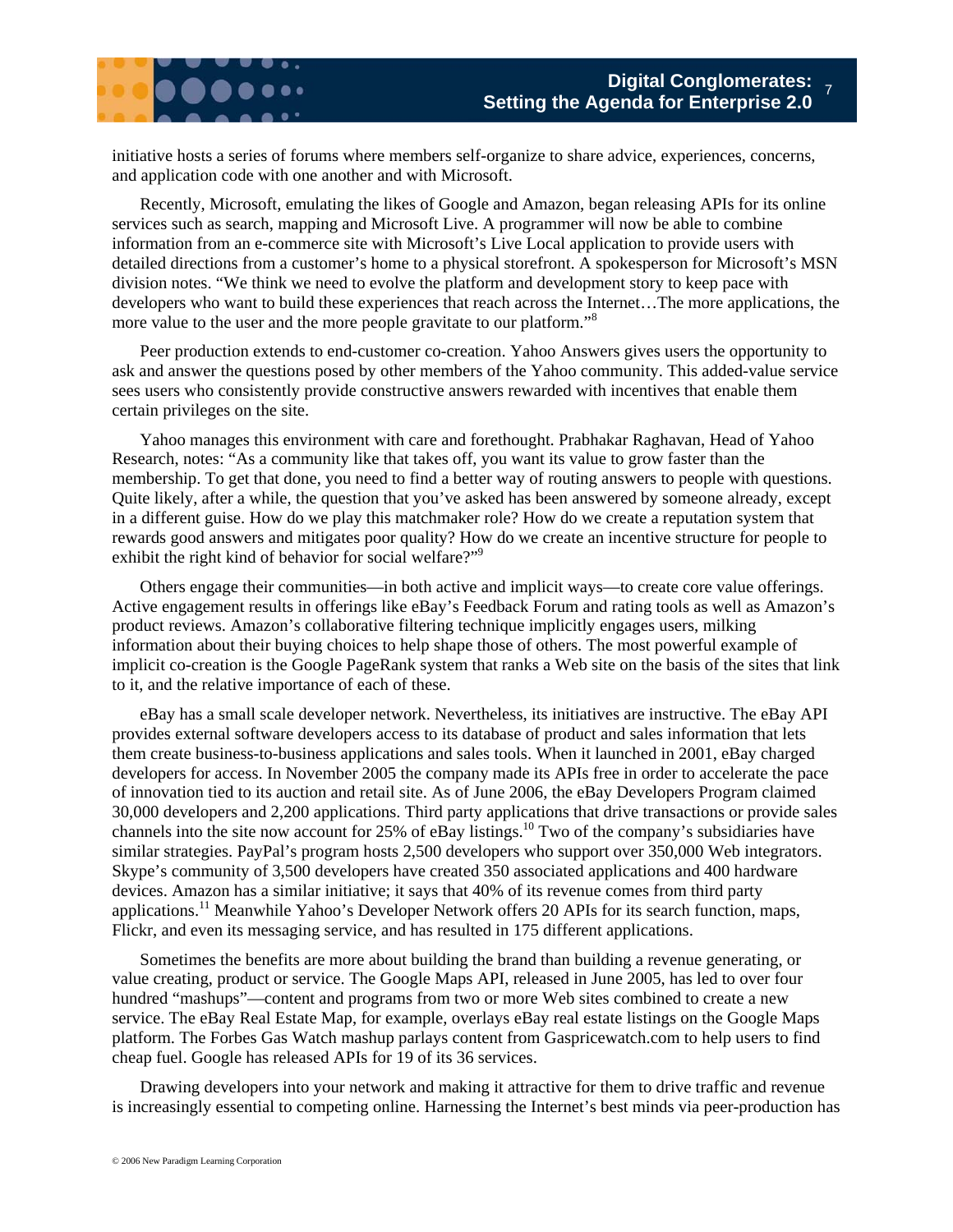

itself become a competition. Doing so means providing access not only to software and data but also incentives, be they fun, financial gain, or participation in an engaging and productive community.<sup>12</sup>

### *The core competencies of the Digital Conglomerate enable organic diversification as well as effective acquisitions*

From its beginning in 1975 as the producer of a programming language interpreter (Altair BASIC), Microsoft has balanced organic diversification with acquisitions to enable near-constant market leadership. The MS DOS operating system set the stage for Microsoft's play in desktop applications, where it crushed early movers like Lotus 1-2-3 (spreadsheets), WordPerfect (word processing) and Netscape Navigator (Web browser).

This organic growth was abetted by a series of acquisitions, such as the 1994 acquisition of SoftImage, a maker of 2D and 3D computer animation graphics, and Vermeer Technologies, whose 1996 purchase provided a position in the growing market for Web page development. The mid-90's also marked the creation of MSN Online Services and in 1996 Microsoft purchased Hotmail for \$400 million. Since then the company has continued its shift from a pure software developer, heavily dependent on the PC, to a diversified hardware, content, and services provider. This shift was enabled by a slew of acquisitions, from Lionhead Studies—a developer of games for the Microsoft Xbox—to the May 2006 acquisition of Massive Inc., a move the company hopes will help it leverage more advertising dollars from its Xbox and MSN games properties.

 Google, which likes to describe itself as a technology company, has been called an advertising agency masquerading as a search engine<sup>13</sup>—so it is already in three industries. The company has leveraged its software and hardware platforms to move into new markets like payments (GBuy), desktop applications (Gmail, Google Spreadsheet and word processing via the Writely acquisition), cartography (Google Maps), telecommunications (WiFi networks in San Francisco and New York City's Bryant Park) and media (News, Video). It is important to note, however, that despite this steady string of innovations, Google's revenue is still mostly from advertising (Figure 4). Long-term success depends on rolling out more new services that keep users coming back.

#### **Figure 4: Sources of Revenue for Google**



70-20-10 Product Framework

*Source: Google Analyst Day, March 2nd 2006. http://investor.google.com/webcast.html*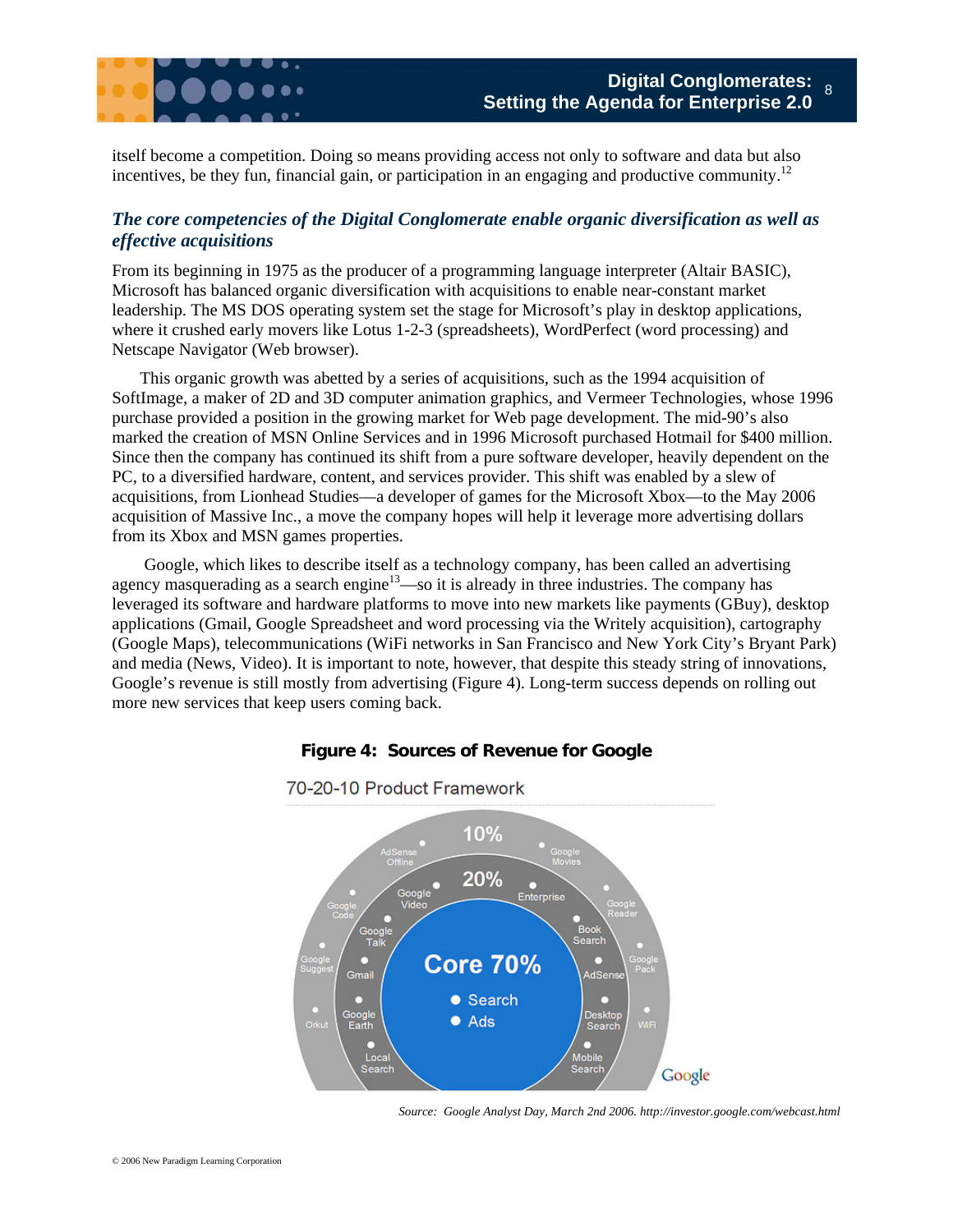

Since 2003 Google has acquired online properties to enhance its own applications and enter new markets. In February 2003 it acquired Blogger, a leading blog host. A year later it bought Picasa, an online photosharing site, in part to provide picture management tools for Blogger. The acquisitions allowed Google to integrate the content held by both into more accurate Web searches, and built the company's photo capabilities at a time of growing competition from sites like Flickr. In May 2005 Google acquired Dodgeball, a social networking software provider for mobile devices, and thus opened up possibilities for location-based services that tie into Google Maps.

Yahoo's rebirth as the Net's most trafficked property has been enabled by acquisitions that gave what was once "Jerry and Dave's Guide to the World Wide Web" (named after co-founders Jerry Yang and David Filo) a broad portfolio of services. In 1997 the company, having lost in a bid to purchase Hotmail, settled for Rocketmail, which it renamed as Yahoo Mail. A July 2003 a deal for Overture gave Yahoo its own search engine and ended its reliance on Google. Since then the company has bought properties that integrate into existing products, purchasing social media sites Flickr and del.icio.us to capitalize on their content's advertising potential. These recent acquisitions support an ability to apply tagging to Yahoo search engine results. While Google has focused almost exclusively on technology, Yahoo also draws on the human element, such as user-created tags and on-demand query research.

eBay has spent big dollars on acquisitions. It purchased PayPal for \$1.5 billion in 2002 and Skype for \$2.6 billion in 2005. PayPal is more profitable than eBay's auction business, but the jury is out on the Skype deal. Will a "call me" button on high-priced items increase sales enough to justify the company's investment? Unlikely. We believe that the Skype purchase may have been a move to make the company more attractive to a suitor like Microsoft.

### *Digital conglomerates design and deliver seamless end-to-end e-experiences that engage and captivate customers: they turn myriad brief encounters and transactions into long-term commitments*

Providing a seamless experience is what Amazon and eBay do so well. Despite the customer service challenges inherent to retail—not to mention the transparently multisourced retail that these companies provide—both excel at providing a one-stop shop. Amazon now offers 34 product categories, having recently entered the grocery business, and is without equal as a fixed price retailer in the depth and breadth of its offerings. Its peer recommendations and product feedback provide something that users can't find offline—trusted third party voices inside the store that help with buying decisions.

eBay keeps users coming back by building on the trust that is established on the user-driven Feedback Forum, and PayPal integration helps make the experience seamless. Experience is a large part of what drives the eBay Research Labs. Eric Billingsley, a senior director, says, "We're trying to get better at understanding the intent of a buyer. The way we see it, if you're looking for a piece of electronics, you are thinking about very different things than if you're looking for a glass collectible. You're thinking about, how does it fit into my living room? Does it take U.S. power? What's the shipping cost going to be on this thing? You're going to get a list of products and you're going to make a comparison between this, that, and the other… What's of value to you may be very different from what's of value to someone else. We're trying to get a little further down the road of making those into customized experiences."<sup>14</sup>

In addition, Amazon and eBay use online forums, wikis, blogs and other tools to engage and collaborate with users.

Google, Yahoo, and Microsoft offer users suites of products to keep them engaged. Google has evolved: from simple searches on the Web to a complex user relationship that involves search, content, software and now, even the desktop. While search underpins the company's success, Google's ability to keep users on board in the face of growing and more sophisticated competition is due to an ever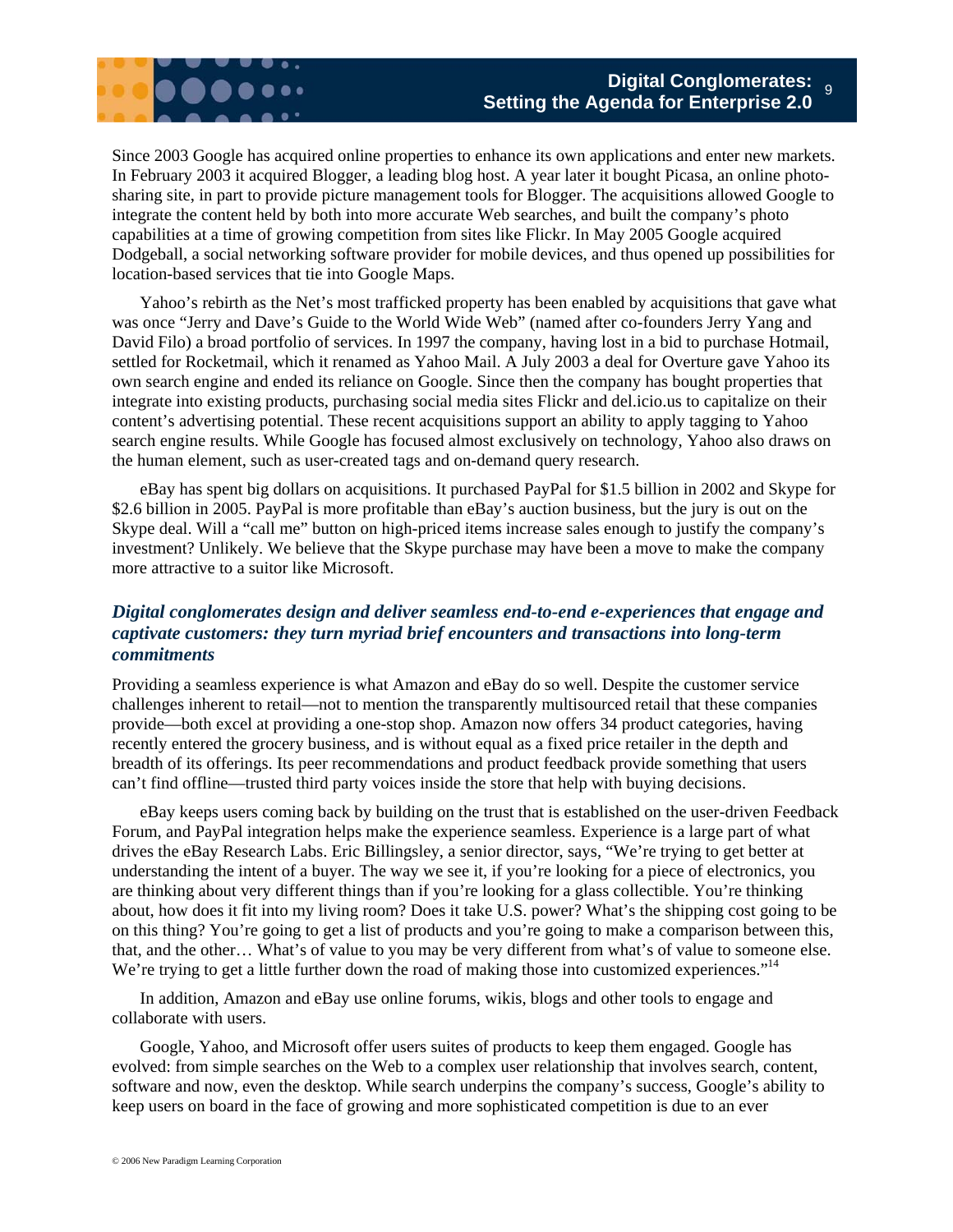expanding offering—an extensive set of tools and applications that provide the starting point for a Netbased "thin client" personal computing environment. Similarly, Yahoo has grown from Web guide to portal host, providing a one-stop shop for everything from shopping to dating to finding your next job. Personalization is central to retaining the DC's customers.

But customization only takes you so far. The ability to channel users from a personal portal into revenue-generating services that utilize home grown payment systems and communication tools will determine success. DCs proffer a long-term relationship that extends beyond any one function and focuses on providing a variety of services and products. These conglomerates have defined a new set of expectations for e-commerce and e-services that incumbents must increasingly match. Ease of use, variety and speed have allowed the DCs to turn what most incumbents would experience as brief encounters into long-term commitments, and subsequently into mountains of advertising revenue.

And while Microsoft has been slow in its efforts to deliver online services platforms comparable to Google and Yahoo, the company's shift has accelerated with the release of Windows Live. In late July 2006, Microsoft Chief Software Architect, Ray Ozzie, told shareholders that success means delivering a seamless experience across any and all media. The company's latest strategy is to use its Windows Live platform as an "experience hub" that locks in customers whether they use a mobile handheld, computer, or Xbox. Ozzie notes, "in developing applications and solutions in this new era, we use an experiencefirst, service-centric approach—a holistic approach across the Web, the PC, and other devices, an approach that uses the Windows Live services platform to kind of bring it all together."15 These efforts will determine the balance of power among Google, Yahoo, and Microsoft.

#### *"Just do it" business practices enable the DC to excel at agile, near-continuous innovation*

One thing that differentiates Google is its pace of innovation. By releasing new offerings as beta projects, it floods users with new choices, and captures valuable feedback so it can continuously improve, rereleasing updated and improved versions. While many products released this way have gone nowhere, the successes provide competitive advantages.

Google Maps is an example. It spent six months in a public beta before released as part of Google Local in October 2005. In its early beta stages the application supported only Internet Explorer and Mozilla browsers; by the end of its beta term, all major Web browsers were supported. Satellite images were subsequently introduced and later, a hybrid view that combines satellite images with road maps. Google first released its Maps API during the beta phase, allowing outside developers to build adaptations of the product and suggest improvements and fixes.

This technique of rapid, iterative releases is now being mimicked by others such as Yahoo, who released a beta of its user interface in 2006, and Amazon who released a new beta of their A9 search engine. These initiatives extend Microsoft's long-held "eat your own dog food" beta testing approach outside the organization, capitalizing on the *all bugs are shallow* mantra of peer production.

 Google's innovation strategy also allows it to "just do it" across a wide range of industry applications. From logical extensions of search, such as mapping and Desktop, to new kinds of applications such as payments and spreadsheets, its innovation process facilitates diversification. Its next target will perhaps be the \$14 billion Yellow Pages industry—the natural destination for local queries. A combination of search, mapping data, and a mobile partnership could create a feasible, if not outright dominating, alternative to the big yellow book.

But Google isn't alone. The company's dominance is food for thought for other DCs like Amazon and Microsoft that see innovation as the key to success. Both are rolling out digital offerings to compete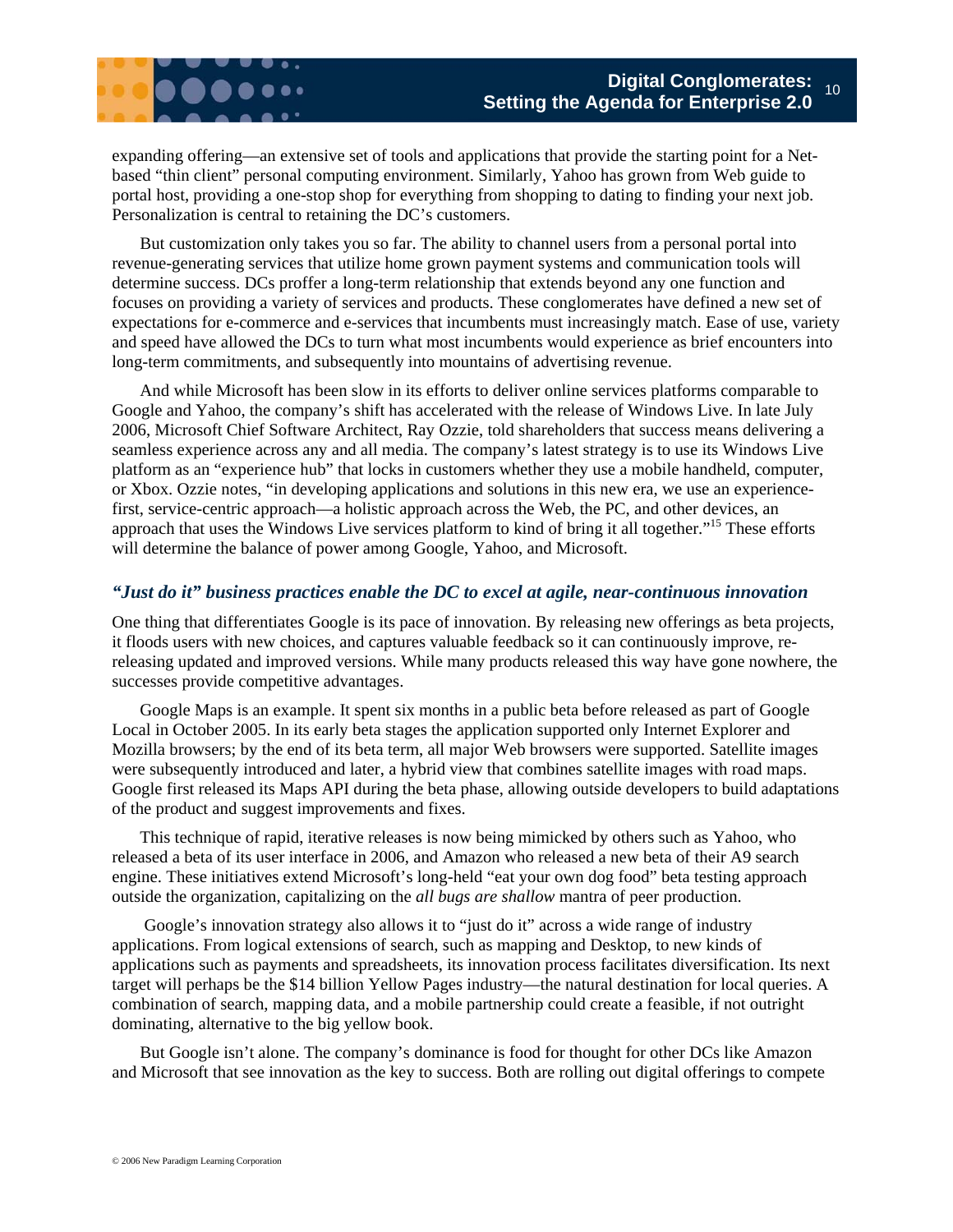

with the iPod. Amazon's A9.com search product and Microsoft's MSN Live raise the bar for search and communications respectively and prove that continuous innovation is critical.

## **Incumbents Should Consider a Portfolio of Strategies in Response to the DC Challenge**

The challenge affects many industries: finance, retail and telecommunications to name but three.

- eBay's PayPal payment system processed \$27.5 billion in 2005, in 55 markets and 7 currencies. The company's planned expansion will place it in 103 markets and 17 currencies.<sup>16</sup>
- Amazon and eBay together process over \$50 billion in annual sales, and in eBay's case, a growing number of retail storefronts are run by both small and large businesses.
- Amazon, albeit with help from the iPod and illegal downloads, helped knock Tower Records into bankruptcy as consumers flocked to online music retailers instead of brick and mortar stores.
- Meanwhile the American Booksellers Association has lost nearly half its members, dropping from 3,500 in 1990 to 1,700 in 2005.17
- Wikipedia today gets most of the blame (or credit) for damages to the *Encyclopedia Britannica*, but Microsoft's Encarta CD encyclopedia was the initial perpetrator.
- Skype—home to over 113 million registered VoIP users—processed 7% of all international long distance minutes in the first three months of  $2006$ .<sup>18</sup>

But while DCs represent challenges or threats to some, to others they provide new potential partners, sources of technology and capabilities, and new pathways to customers.

We've identified four response strategies that incumbents can embark upon to help meet the growing challenge provided by these new business models.

- 1. Get into the game via acquisitions
- 2. Exploit DCs as a new channel to market
- 3. Partner with a DC and align interests
- 4. Embrace DC strategies at your own company

While each strategy has its merits, we believe that sustainable success combines immediate tactical defence and offence, with long-term competitive strategies that embrace DC type transformations.

#### *Missing the point: The use of regulatory and market constraints to limit DC effectiveness*

As we'll describe in detail later on, we believe the key to competing in the age of the DC lies in embracing the core attributes of their success. Others, however, have looked to regulation to limit the success of these new competitors, rather than view them as potential harbingers of new markets, sales channels, and opportunities for growth and innovation. While regulatory and legal stratagems may be based in law, they often seek to avoid the inevitable.

Regulation has been a response to competition since the beginning of commerce. During the 1940s, RCA led the AM radio industry's efforts to have the Federal Communications Commission put a halt to FM-band innovations. Patent and copyright holders routinely seek legislative extensions to their protections. Copyrights, which didn't even exist at the time of the American Revolution, now last over 70 years—and many holders believe that's not long enough.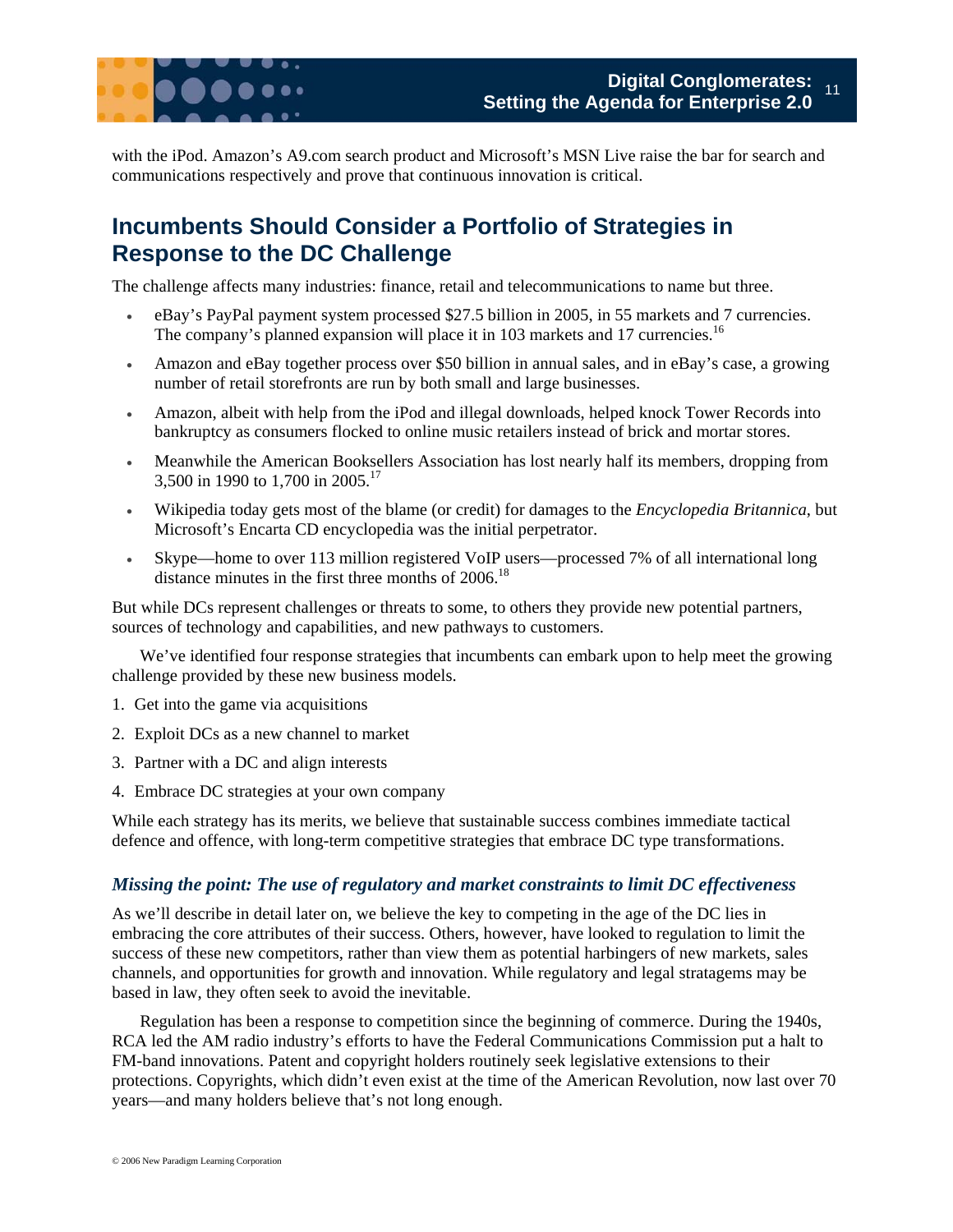

Today such responses serve the same purpose: to protect industries and business models that face challenges from innovative technologies and the people and companies that have identified new ways to use them. The telecommunications industry's effort to nullify so called Net neutrality is an example. As DCs, notably Google, Microsoft and eBay's Skype, encroach on phone and cable markets, incumbents led by AT&T, Verizon, and Comcast have sought support from the U.S. Congress to end Net neutrality—a concept that does not distinguish between types of, or sources of online content. Today's Internet is "neutral" in that anyone can transmit or receive anything. Tomorrow, ISPs would like to be able to favor their content (e.g., movies that they sell through Web sites that they own) and charge an up-fee to third parties (e.g., movie distributors that they don't own). Their argument: content providers earn revenue without having borne the costs of the networks that deliver it. Differentiated pricing, the incumbents argue, will support infrastructure development and innovation.

> Now what they would like to do is use my pipes for free, but I'm not going to let them do that because we have spent this capital and we have to have a return on it. For Google, Yahoo or Vonage to expect to use these pipes (for) free is nuts!

#### *–Ed Whitacre, CEO, AT&T*

DCs, whose business models depend on cheap neutral bandwidth, have responded with lobbying efforts of their own. They argue that a market-priced approach would favor big companies. Innovators (like them) and small entrepreneurs and individuals—the sources of many innovations and jobs in the Internet economy—would be at a significant disadvantage.

Beyond the widely-hyped discussion about broadband video is an effort by telecom industry incumbents to stymie voice over IP (VoIP). Making money from selling videos is a big upside—but still an unproven revenue stream for cable companies and telcos that double as ISPs. Meanwhile the likes of Skype, AOL, and MSN are eating up the telcos' voice revenue stream. Today, it's traditional land-line telephony. Tomorrow it will be the far more profitable and rapidly growing mobile services.

But is regulation the answer? The DCs accurately gauged a big shift in communication methods and have used it to bolster their user-centered platforms. AT&T, which spends only \$130 million per year on research and development despite revenues of over \$44 billion, relies on an increasingly archaic business model.<sup>19</sup> Whether or not it has the right to filter and segment traffic on its pipes avoids this much bigger issue.

Innovation is at the heart of another battle—this one between Google and the Association of American Publishers (AAP). Google plans to scan and digitally distribute texts from library collections, providing full text from works whose copyright protection has expired, as well as searchable snippets from works still under copyright. The Association of American Publishers believes the search giant's plans violate copyright. Google says the project is consistent with fair-use copyright doctrine under U.S. law, which allows for excerpts in book reviews. It plans to let people search the texts while collecting advertising revenue from marketers. The AAP suit seeks a court declaration that Google commits infringement when it scans entire books covered by copyright, and a court order preventing it from doing so without permission from copyright owners.

The publishing industry may indeed be correct in its interpretation of the law. But regulatory action to impede Google's quest to digitize published works fails to take into account the potential upside. By opening their content in this way, publishers can exploit a new channel to readers. In addition, publishers might negotiate an agreement with search operators like Google that lets them share in the advertising revenue that is associated with book content searches. Relying on regulation once again sidesteps a necessary evolution by the industry in question.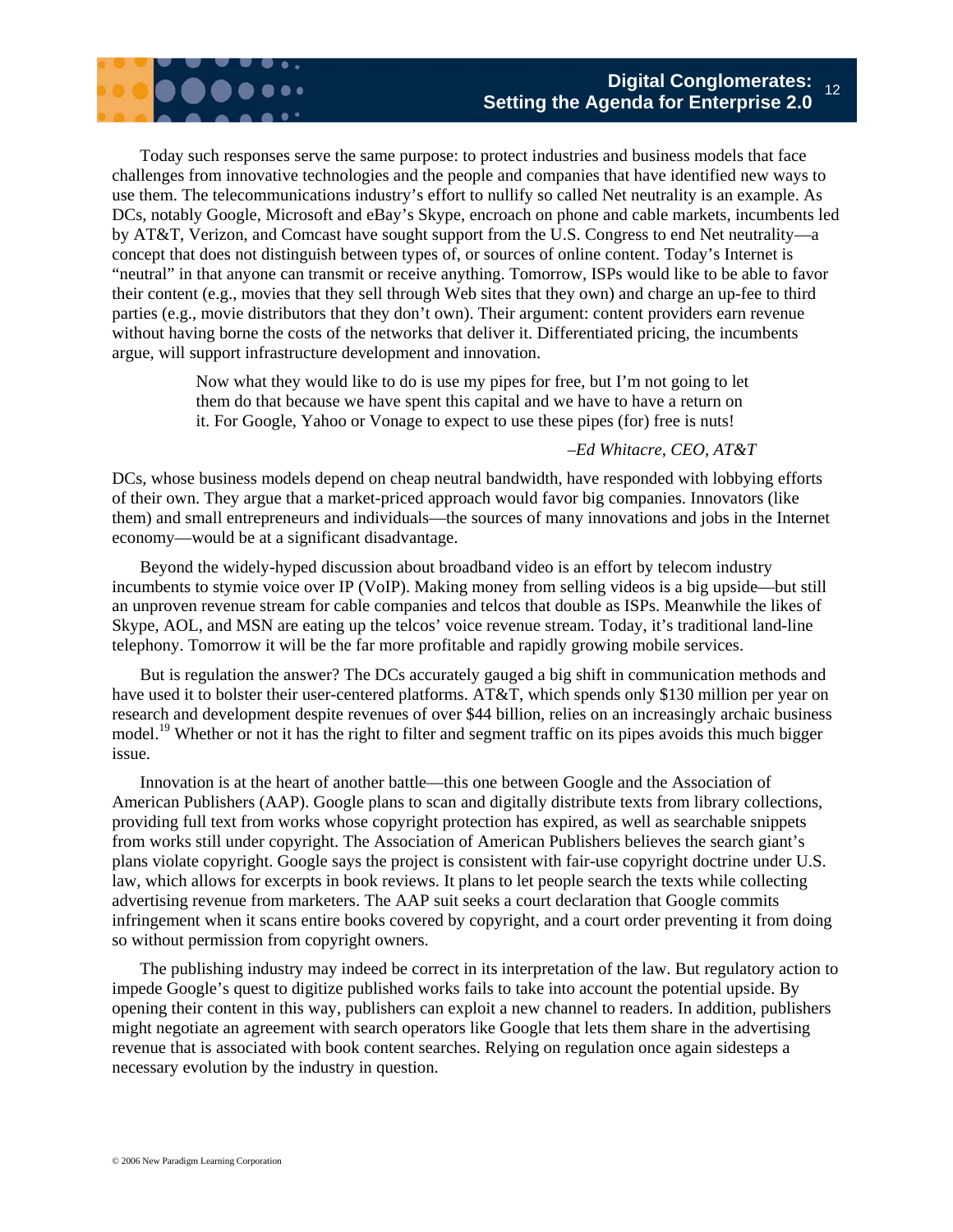#### *Response Strategy 1: Get into the game via acquisitions*

Incumbents can use acquisitions to gain access to the kinds of businesses and customers that characterize the DCs. Media firms such as The New York Times Company (About.com) and News Corporation (MySpace) have led this trend. Of course, the challenge is leveraging the assets of such properties into traditional businesses.

The New York Times has a thoughtful multi-platform strategy, aimed at finding new ways to monetize the company's content. With 1.1 million daily subscribers and nearly 4 million daily readers, the company's online strategy was bolstered by the acquisition of About.com in March 2005. Senior Vice President of Digital Operations, Martin Nisenholtz notes, "We need to find ways to monetize our content and not necessarily think of that in the immediate future as a dramatic transformational event but rather as an evolutionary one. So we need to keep our existing businesses in balance and invest appropriately to ride the transformation with just the right wave."<sup>20</sup>

The Times bought About.com, a consumer-oriented "how to" site from Primedia, for \$410 million. Content for the site is provided by paid "guides" who must publish a full length article every 14 days and update their blogs three times each week. The acquisition, according to Nisenholtz, reflected three strategic trends:

- The centrality of search: "Search has become an important new paradigm for consumer use of the Web. It has become the way that people use the Internet now. You need to be able to have a library of content that is visible in search, well optimized for search, and is the end point of a search."
- Low cost, user-driven content creation: "You can't support the creation of high-cost content at this point, so the content creation methodology is one where guides or experts own particular categories. The community itself will ultimately make judgment about whether the content is valuable or not."
- Targeted advertising at the instant of truth: "Specificity will be rewarded as interactive advertising is all about interactivity with the end-user, and therefore when the consumer is faced with advertising that's highly relevant to them, at that time."

According to Nisenholtz, adding About.com's 57,000 discrete topics and over 1.3 million articles has delivered synergies in content and advertising. An additional benefit has been About.com's search engine optimization (SOP) and advertising inventory management tools that have been extended to the company's new Times Select offering as well as regional sites like Boston.com. With About.com's SOP the Times has been able to "dramatically increase the number of users and the number of paid views to its free site, while at the same time getting a new revenue stream for Times Select." About.com also benefits. Through June 2006 its revenues increased 78% over the previous year, while operating profit grew by 177%.

More widely publicized was NewsCorp's July 2005 purchase of MySpace.com. The \$580 million deal was a drastic departure from NewsCorp's traditional content and advertising businesses and signaled a bold entry into DC territory.

NewsCorp Chairman and CEO Rupert Murdoch noted, "We're looking at the ultimate opportunity. The Internet is media's golden age."<sup>21</sup> He admitted that his company had previously failed to engage successfully with the online world. A self-styled "digital immigrant,"<sup>22</sup> Murdoch has spent nearly \$1.5 billion on Internet properties including MySpace and news site IGN.com. MySpace possesses a log of 100 million user preferences, online behavior and personal information which NewsCorp believes will help it tailor lucrative contextual advertising on the site.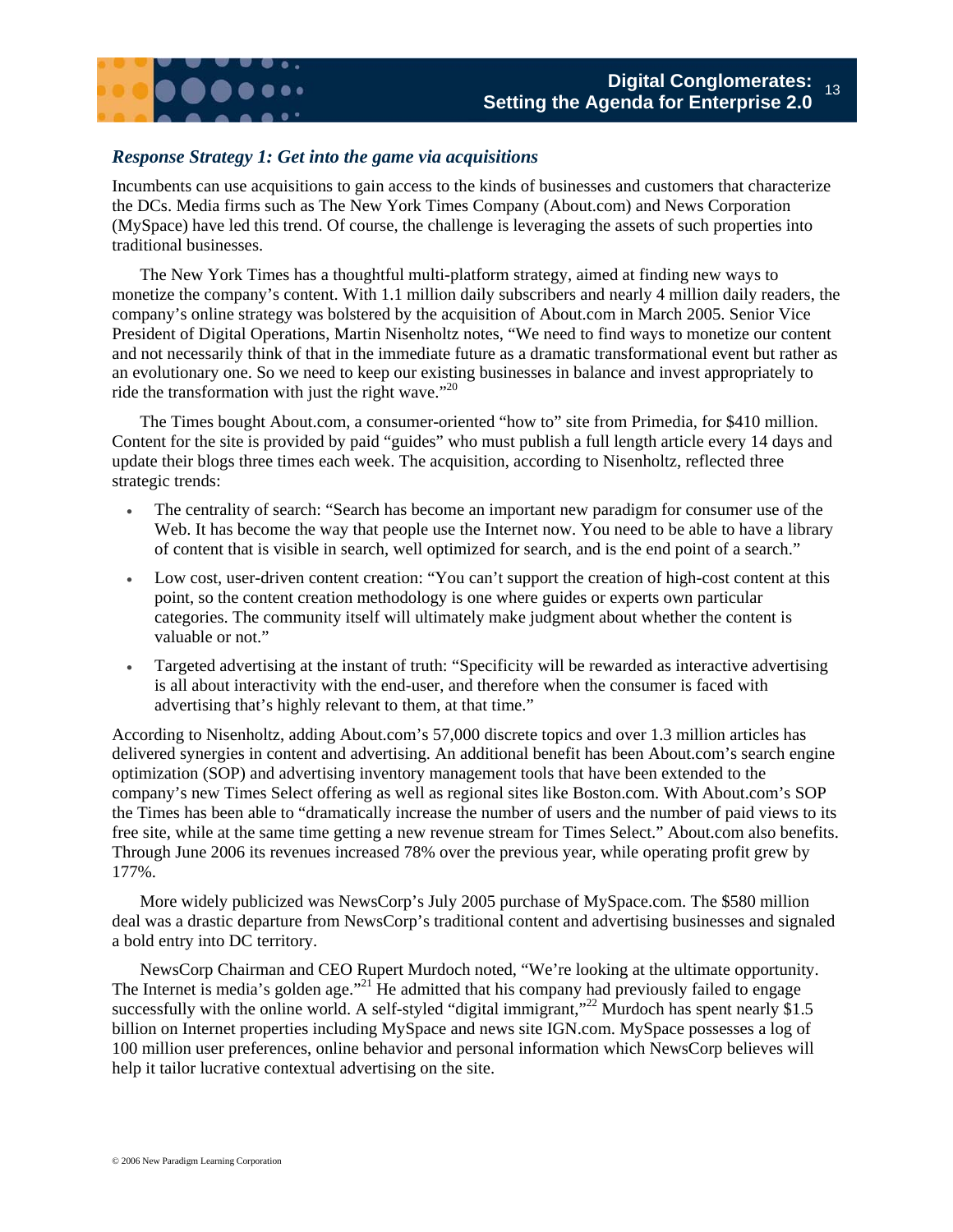

MySpace advertising and site search will be handled by Google, which, in August 2006, agreed to pay \$900 million over three years for these rights. By virtue of this deal, NewsCorp combined its acquisition response to the DC with a major partnering initiative. In just twelve months, NewsCorp recouped its investment in MySpace. Meanwhile membership on the site quadrupled and page views came to rank second only to Yahoo. Then, in September 2006, NewsCorp announced a dramatic indiemusic initiative that challenges incumbents like Apple and major music publishers.

> "To find something comparable, you have to go back 500 years to the printing press, the birth of mass media—which, incidentally, is what really destroyed the old world of kings and aristocracies. Technology is shifting power away from the editors, the publishers, the establishment, the media elite. Now it's the people who are taking control."

#### *–Rupert Murdoch, Chairman and CEO, Newscorp*<sup>23</sup>

A similar, though more modest, strategy was employed by HP in its March 2005 purchase of Snapfish, an online image printing and sharing service with over 24 million registered users and a billion photos stored online. According to HP, the acquisition leverages Snapfish expertise in online photo services and complements its existing imaging businesses. The acquisition marks a recognition that HP must also respond to retailers that provide photo printing outside the home.<sup>24</sup> The purchase provides access to a community of users that is growing by more than 1 million per month; 90 percent of Snapfish customers have recommended the service to others. If Snapfish can improve the digital photo experience, it could build a bigger market for digital cameras. As part of the deal, HP products are available via the Snapfish store, and photography tips and information are provided via HP to Snapfish members.

The key to an acquisition strategy is finding assets that are complementary to your brand, offerings, and business model. What will help drive traffic to your business, like Snapfish users search for HP products? What will drive revenue, like MySpace's deal with Google? And finally, where are the synergies between an online business model and your portfolio of businesses, as the New York Times identified with About.com? Acquisitions must help provide advantages that differentiate your offerings and not only tie into existing lines of business, but also generate synergies that keep users engaged with your site or product. All three of these examples also point to the rise of user-created content and its importance in the growing sphere of Web 2.0.

#### *Response Strategy 2: Exploit DCs as a channel to market*

While DCs may offer incumbents cause for concern, they can also provide new channels to market. Be it eBay as a new sales channel, pay-per-click advertising from Google and Yahoo, or a partnered storefront on Amazon, the opportunities are as real as the threats.

Since 2001, Best Buy, Fujitsu, IBM, HP, and many others have taken up the massive market of eBay consumers. The site offers online storefronts at eBay Stores, a channel dominated by small- to mediumsized businesses but increasingly the domain of large multinationals looking to offload excess or refurbished goods. In fact, IBM is rumored to be eBay's biggest customer.

These companies rarely deal directly with eBay. To avoid the hassles of shipping one-off items to consumers around the globe, most outsource their eBay storefronts to service providers like Accenture's Connection to eBay or ChannelAdvisor. Its clients include IBM, Best Buy, Sears, and Motorola. Sears, for example, has seen monthly eBay sales rise to over \$1 million. And rather than recover just 10 to 15 percent of its costs through traditional product liquidators, the company, according to ChannelAdvisor CEO Scott Wingo, realizes five times as much via eBay.<sup>25</sup> Sears operates two primary eBay storefronts, a liquidation centre for returned items ranging from diamond earrings to power tools, and an overstock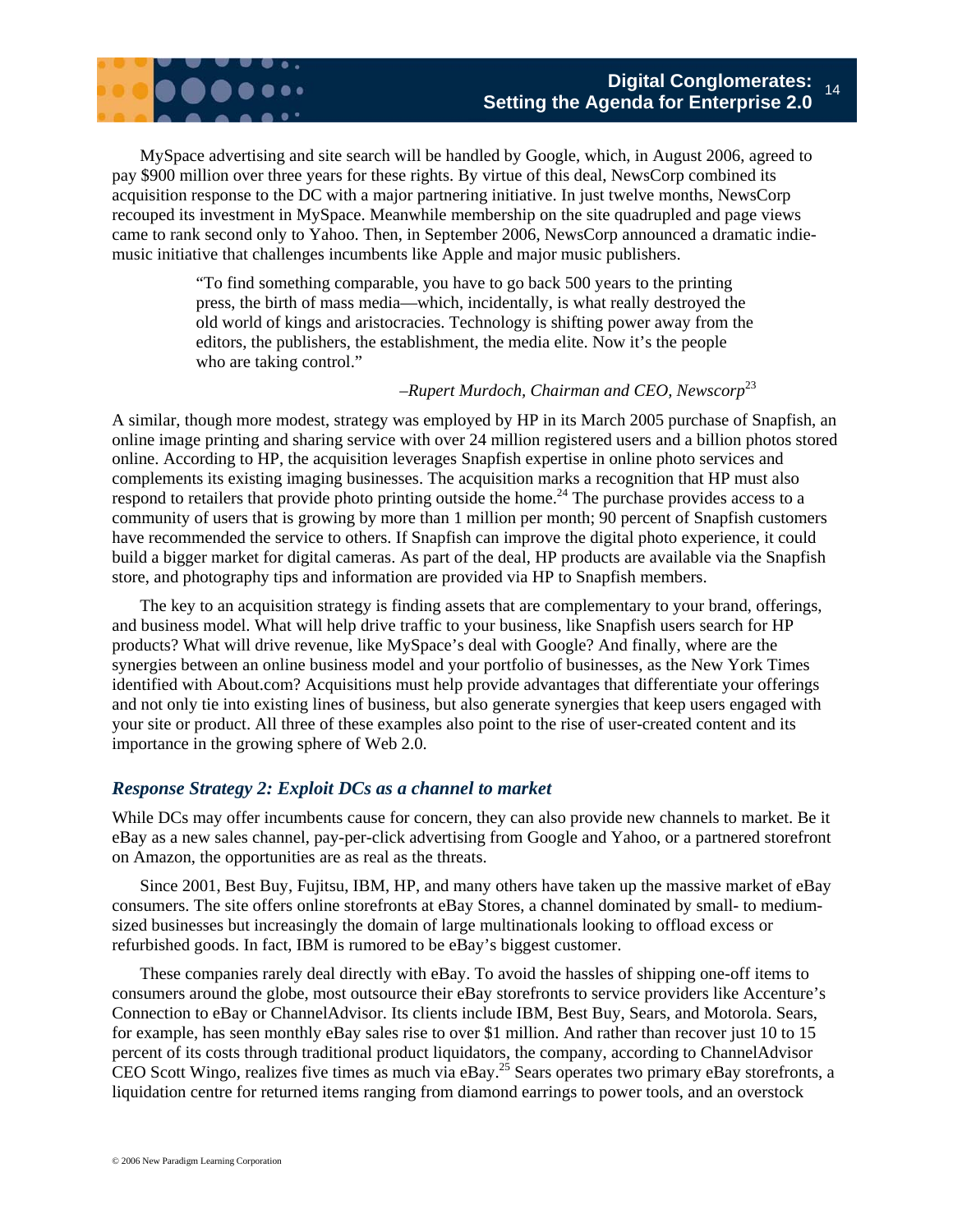centre that dishes out brand new items from its network of U.S. stores. Since its establishment in 2003 the Sears liquidation centre has accumulated over 65,000 positive sales reviews. It now runs 300 to 1,000 auctions each day.

eBay has moved beyond simple online auctions. Its growing fixed price and storefront presence provides retailers with both threats and opportunities. With over 383,000 "stores" and nearly 34% of its products now sold at fixed prices, eBay touts a "shopping mall" with over 71 million potential customers.

Google, Microsoft, and Yahoo offer platforms for advertising and content distribution that for many incumbents exceeds the threat they represent. Google, which industry experts estimate holds 57% of the online advertising market, grossed \$6.1 billion in 2005, with an estimated 99% of the revenue coming from its AdSense and AdWords services.<sup>26</sup> As consumers spend more media time online, this number will continue to increase. Though U.S. consumers now spend 23% of their media time online, the Web gets only 6% of advertising expenditures.

As with eBay, the model is built on engagement: connect with users in a context that reflects their search needs. Be it via pay-per-click or pay-per-view video, search advertisers provide an unmatched ability to identify a customer and what she wants at a moment in time. Tapping into this ability, and the database of information that a DC uniquely possesses, is crucial to capitalizing on these new opportunities.

Incumbents need to realize that DCs are as much a blessing as they are a curse. While companies such as IBM, Sears, and Fujitsu may today use eBay as a sales channel, this is not enough. Incumbents also need to build DC-type tools into their core offerings. Exploiting the potential offered by an online presence supported by DCs, be it localized search, contextual advertisements, or a linked storefront can bring substantial value to those who act quickly to build their products or services into the tools enabled by DC capabilities.

#### *Response Strategy 3: Partner and align interests*

While exploiting DCs as channels to market can provide value, any of your competitors can do it. A more differentiating approach turns DCs into partners. DCs have hooked up with one another to build their product or service offerings, such as Yahoo and eBay, or Google and AOL, each capitalizing on the other's unique competencies. Much of this also reflects competitive jockeying for position among the DCs themselves.

True partnerships (as opposed to supplier deals) between DCs and traditional incumbents can be hard to pull off. Examples of successful partnerships are rare. Most are superficial, based on advertising or distribution, in reality just glorified examples of our second response strategy—channel to market.

Prudential Real Estate's online marketing program is "powered by Yahoo" in what both companies describe as a joint endeavour. In fact, Prudential promotes the relationship in its television advertising. At the same time, Yahoo ensures that the Prudential relationship does not bias the real estate listings on its own site. Says its Canadian General Manager, Kerry Munro, "We have a group of people called the 'paranoids' who can force us—right up to the executive level—to change something that denigrates the user experience. Their mandate is to ensure that we are unbiased, that users gain access to the information they are looking for in an unbiased format. So they'll see Pru listings, but also those of other companies. Otherwise we'd end up cutting off our fastest growing channel."

Sun Microsystems and Dell have partnered with Google to distribute Sun's software with Dell's hardware, providing added value to consumers and building off Google's brand. These deals deliver added benefits for Google, helping its move into the desktop and workstation software markets.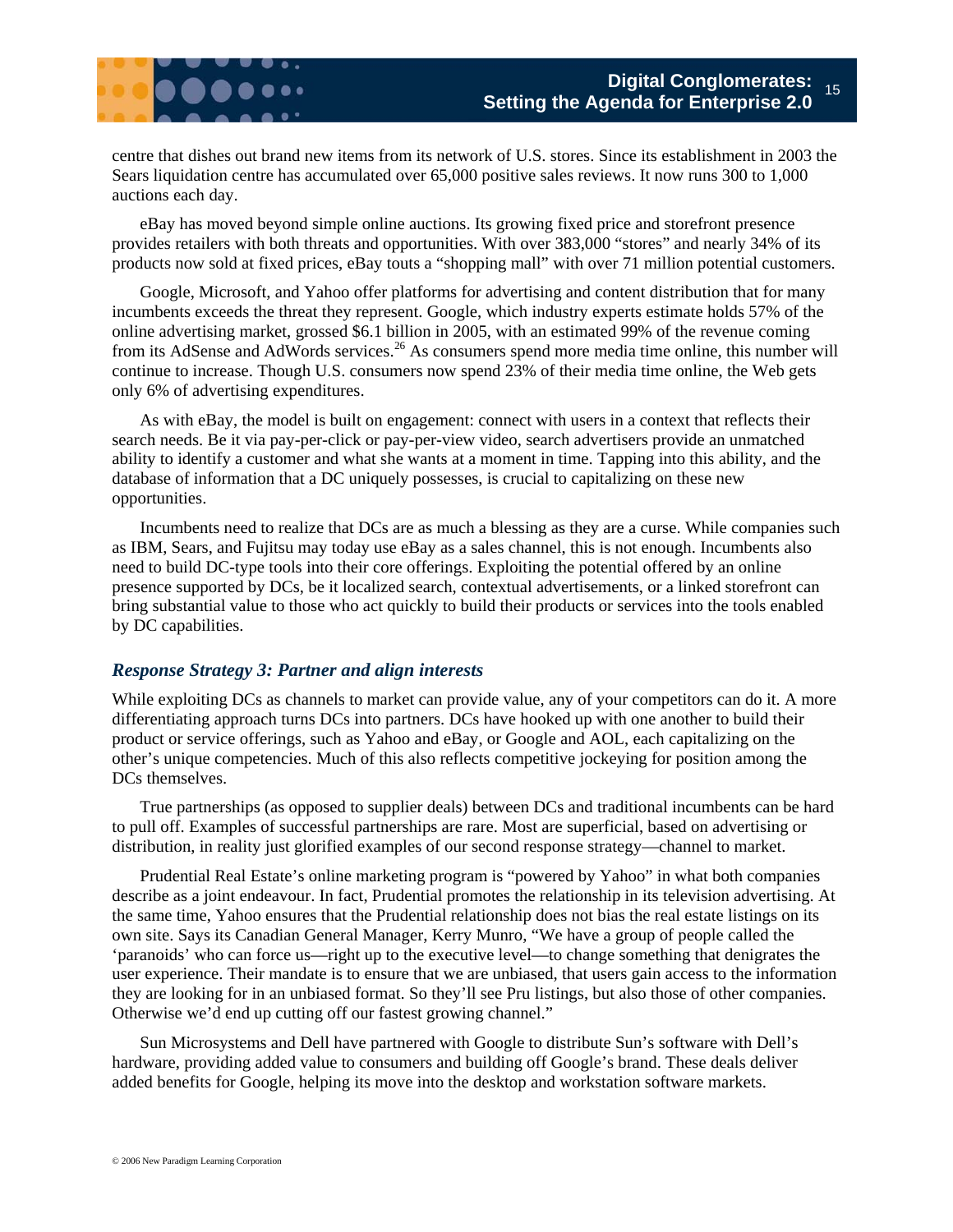

Google's entry into user applications, be it Google Desktop, spreadsheets, or word processing represents a growing (and value-destructing) threat to Microsoft Office. SAP faces a similar potential threat as the leading supplier of enterprise application software. The solution is a partnership that draws business data from SAP's accounting, human resources, and inventory applications into Microsoft Office. The deal makes Office more useful for corporate customers and does the same for SAP, adding value and differentiation from its competitors' products.

These examples have a common thread: partnering to provide a differentiated offering that competes with DC's initiatives. With it comes the convenience and value that enables customer lock-in and retention, and further ingrains partners' brands into the lives of their users. This strategy also allows incumbents to benefit from the engineering prowess and data dominance of the DCs to create their own competencies without investing independently in technology or infrastructure. Could a retail chain partner with Google to revamp its online presence and compete head to head with Amazon? Could traditional media outlets work with Yahoo and Microsoft to stay current in the age of mobile digital media? Ultimately yes. Partnerships of old and new business models offer incumbents opportunities to gain a competitive edge over DCs.

#### *Response Strategy 4: Embracing DC strategies*

While acquisitions, channel initiatives, and partnerships can deliver value, DC strategies also provide transformational opportunities for incumbents that can embrace new approaches to doing business. Few, so far, have chosen to do so.

Frankfurt-based Dresdner Kleinwort (DrKW) is one that has taken bold steps in this direction. DrKW is the investment bank arm of Dresdner Bank AG. It achieved revenues of \$2.67 billion in 2005. The bank aims to double its revenue over the next three to five years. However, doing so in a market dominated by rivals like Goldman Sachs, Merrill Lynch and Deutsche Bank has forced DrKW to focus on innovation and building its expertise in capital markets.

Under the leadership of CIO JP Rangaswami the investment bank has embraced e-applications and several DC attributes as part of a strategy to enhance innovation, collaboration and consumerisation (defined as delivering e-experiences that consumers have learned to expect into the business environment). Rangaswami notes, "The drive toward 'consumerisation' affects the expectations of our customers. If a customer says they want to be able to act in a certain way on a cross-asset basis then that is defining a problem for me. Our problem is thus to find the cleverest way of doing it, one that satisfies risk needs, security needs, and regulatory needs."27

In addition to consumerisation, Rangaswami sees several lessons from the success of digital conglomerates, which he views not only as exemplars but also as future competitors. In September 2005 the company released AmazonBay, a fictional video account of what some at DrKW, including Rangaswami and Sean Park, Head of Digital Markets and creator of the video, see as the potential dominance of DCs in financial services by 2015 (Figure 5). While the threat may be hypothetical, it speaks to the company's mantra of "unexpected thinking, radical thinking, inspiration." Rangaswami notes, "Google, Amazon and eBay are setting a new agenda that is forcing the CIO to answer a new set of questions about value and technology. But understanding this new environment means knowing what's going on today, and what could be going on tomorrow."28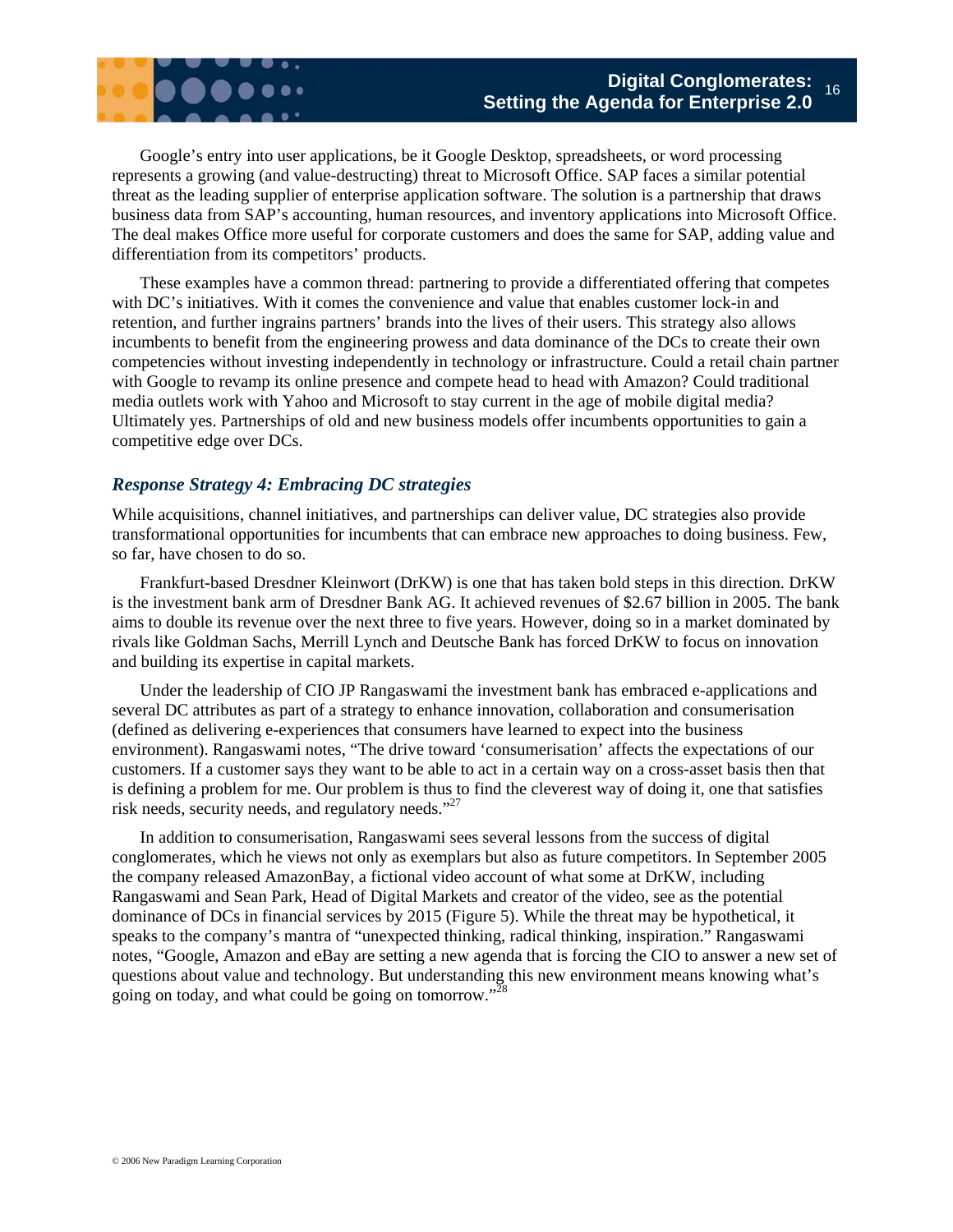



**Figure 5: What the Future Holds for the Digital Conglomerates** 

Adding to the imperative for change was a structure where organizational departments operated like fiefdoms, hoarding information about clients and services. To enhance client focus, Rangaswami first aimed at breaking down information silos, a job which he claims was easy "once people worked out that by leveraging the talent and experience of their colleagues, they made more money. Then, resistance to the idea of collaboration dropped."

DrKW's strategy emulates the DC in several ways.

#### *Engineering prowess and terabytes of real time customer data help achieve supremacy in the informatics battleground*

Rangaswami notes that Google and Amazon aren't necessarily a threat because of their size and breadth, but rather because they've set a new benchmark for customer expectations of technology-enabled convenience and functionality.

> Our approach to the emergence of this new business model was not to look solely at the success of Google or Amazon, but rather to ask how, as a result of these successes, have customer expectations changed and how can we engage with these changes? These guys have set a particular benchmark which has a whole set of implications as to how we interact with the client.

#### *–JP Rangaswami, CIO of DrKW*

Responding to customer expectations meant a new technical architecture that lets the organization mine its data to provide customers with more value. The architecture is based on four elements:

- Publishing: The acquisition of content through a subscription mechanism (RSS, blogs) and a focus on content the customer wants to receive.
- Search: Extending content from what customers actively search for, to include the added value of collaborative filtering based on preferences and transaction approaches.

*Source: AmazonBay, Sean Park, Head of Digital Markets, Dresdner Kleinwort. www.parkparadigm.com*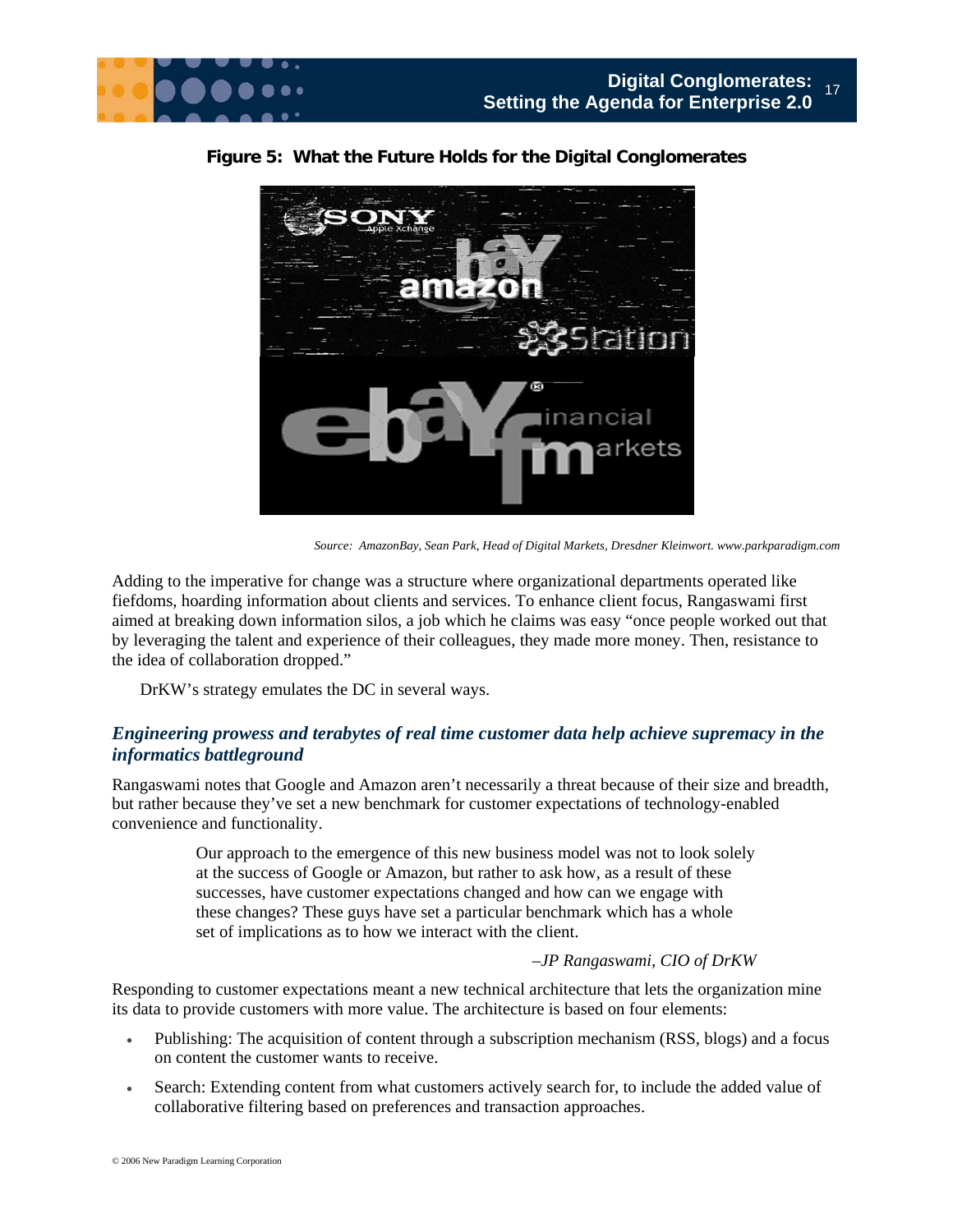

- Conversation: Client interaction tools are evolving to include telephony, blogs, instant messaging, and video chat.
- Fulfillment: DrKW's focus must be squarely set on the customer experience and will be modeled on value and convenience leaders like eBay and Amazon.

This architecture necessitates significant changes. Rangaswami notes, "This new breed of reconstruction requires engineering smarts that start at a much lower level of the enterprise architecture than was the case before."

#### *Harness peer production to collaborate externally and enrich offerings*

An investment firm is probably the last place you'd expect to embrace new technologies and collaboration as part of a grand strategy, but this is exactly what Rangaswami and his colleagues have done at DrKW. Driven by customer needs and the demands of a competitive marketplace, the company has leveraged peer production by making internal developments such as releasing its "Openadoptor" messaging system to the open source community. The impetus was twofold: increasing utilization of the program beyond DrKW's doors into the mainstream, and gaining external contributions to its development. Rangaswami notes that open source is an attractive option, not because of its low cost but rather because of the flexibility, adaptability and mobility it provides. "Free as in freedom, not free as in gratis. Democratized innovation is the only option and it is the only way," he said.<sup>29</sup>

Internal collaboration at DrKW is led by an extensive internal blogosphere that now includes over 450 employees, an environment that Rangaswami describes as "a record of our organization's thoughts and conversations." Deploying the collaborative technology was based on three caveats:

- Blogging was gaining steam in mainstream circles.
- Blogging could help the company break down departmental walls and increase sharing.
- The value of giving employees a medium to express themselves and share their ideas could not be overestimated.

The company even took the concept one step further creating external, public blogs accessible beyond the firewall. The organization also uses RSS (Really Simple Syndication) to inform employees when the content of wikis or blogs changes.

> We realized that these digital conglomerates were already using instant messaging, blogs, wikis, and chat channels very efficiently to deliver value to the client rather than just improve processes within the firm. So we asked ourselves what does that mean for us, in particular, as a means of pushing out our research to our client base? How can we best use collaborative filtering in order to improve customer choice? How can we build an infrastructure that actually allows us digital scaling and an ability to cope with the long term?

> > *–JP Rangaswami, CIO of DrKW*

#### *Design and deliver seamless end-to-end e-experiences that engage and lock in customers: turn myriad brief encounters and transactions into long-term commitments*

In the brutally competitive investment industry, DrKW's product is not just research and services but trust. Rangaswami notes, "It's relationships first, conversations second, and transactions third." Doing so has meant reconstructing the firm's processes to ensure that the customer is seen as an asset, not a liability or a source of frustration.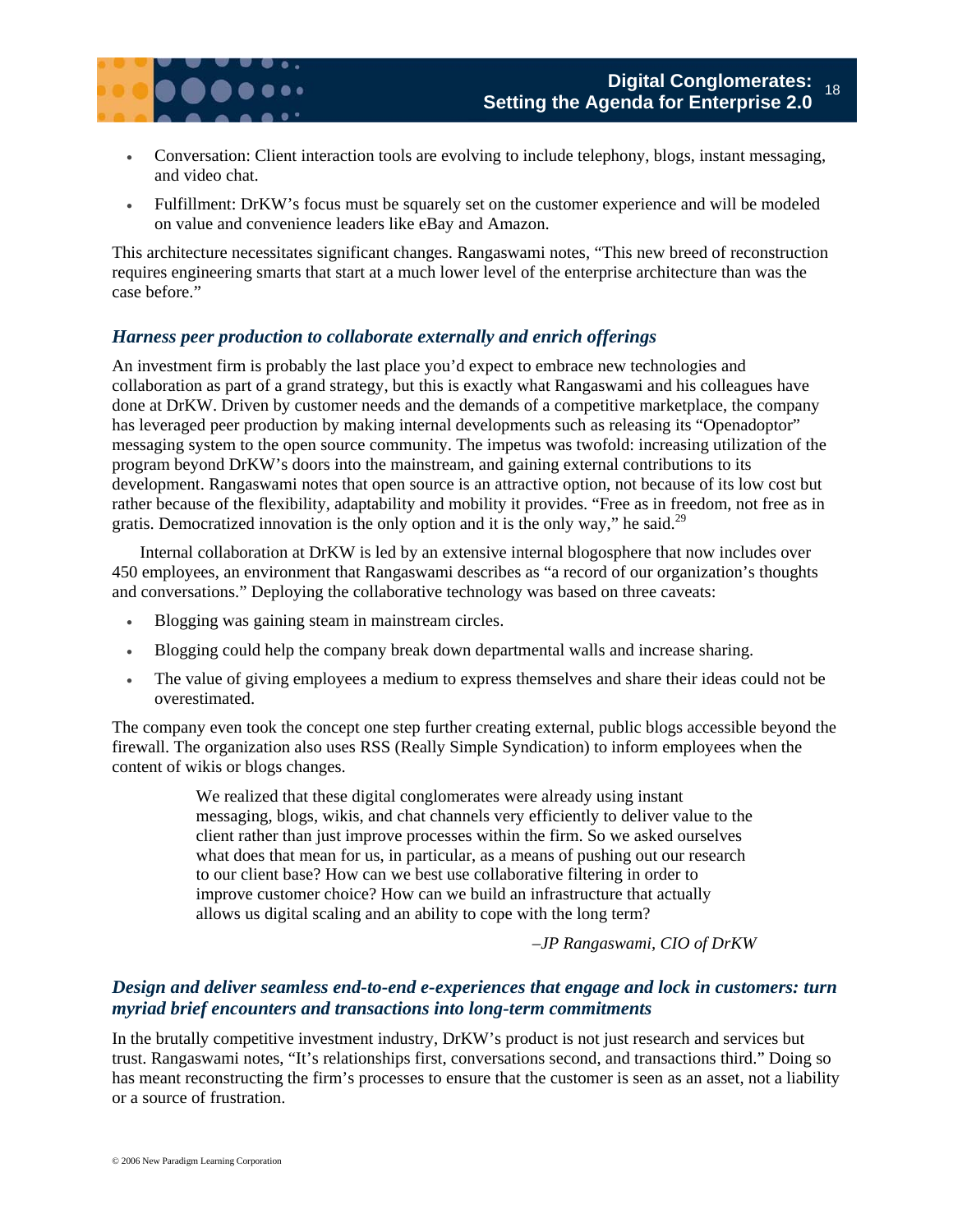

The challenge of attracting customers has grown due, in part, to the transformation of expectations that has accompanied an electronic marketplace. "We have to provide a different way to attract and retain the customer. Part of this involves understanding that the marketplace is electronic. We had to find ways to learn about the importance of simplicity and convenience, the removal of device or channel lock-ins, and a movement towards the mindset that the customer's information actually helps."

The company's technical architecture has therefore evolved—with the customer at its core—to meet several of these new expectations. In particular, the architecture increasingly provides a seamless experience. Enabling this experience is facilitated by three key factors:

- Platform independence: Applications must be designed as device-, location-, and platformindependent. Rangaswami notes, "The challenge is how to track the simple platform biases and work them out of the system so that they become not only platform independent but platform agnostic."
- Open Source: Use of open source elements, with extensions to create some lock-in.
- An evolution of the presentation layer: The key is providing the customer with the right exposure, the right interaction, and the right place to escape. What is the next metaphor of client interaction? Will it be Excel, TV, Google, or Xbox?

#### *"Just do it" business practices enable agile, near-continuous innovation*

Like the DC's use of rapid fire beta testing and iterative product development cycles, innovation at DrKW is focused on speed to market. Hosted in DrKW's new Digital Markets department headed by Sean Park (director of the AmazonBay video), the unit focuses on the development, deployment, and use of electronic and Web-based services for trading, execution, and analysis. And like Google's use of its beta page to pre-launch new services, DrKW hopes to try out thousands of new products in hope of finding two or three winners.

Rangaswami adds, "We probably have more people working on semantic Web concepts than could be expected of a traditional end-user IT department because we know that some of the Holy Grail lies in getting this right. We have a user-centered design team which would not normally exist unless we were in the business of creating retail end-user product. But consumerisation and the Net Generation mean that we have to prepare for a new customer-centric environment."

This culture of "just do it" innovation has extended into the corporate culture. Rangaswami is attempting to transform a traditional command and control environment into one where employees gain greater control over decisions. He notes that once employees are armed with the proper resources, "they want you to get out of their way."<sup>30</sup> They want to just do it. Combined with the use of collaborative technologies, this attitude is helping DrKW create a youthful, dynamic corporate culture—one that embraces sharing and client-focused innovation.

## **Conclusion and Recommendations**

The driver for the changes at DrKW has been consumerisation and the desire to satisfy an evolving set of consumer demands—an evolution that has been facilitated by the five DC differentiators that facilitate innovation, speed, convenience, and value. Rangaswami notes that the disruptive power of "the Four Horsemen"—eBay, Amazon, Google and "whomever"—will one day find its way to the core of the financial services industry. He notes, "it is only a question of time: the opportunities for these disruptive technologies will become over-fished, and financial services will stand out more and more as a giant opportunity to be taken on."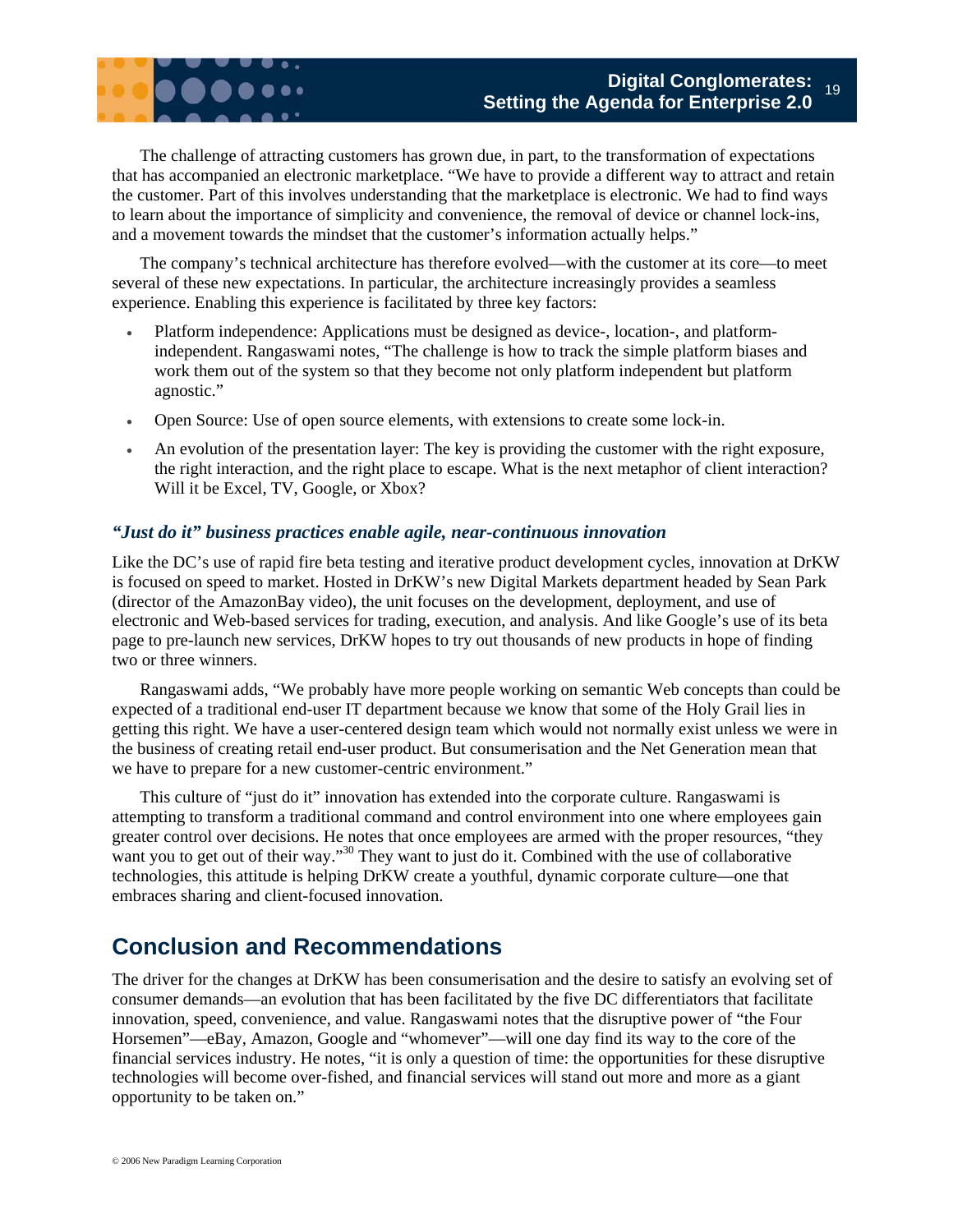

But more than a threat, DCs present a strategic opportunity to learn from their successes. What better way to compete with the DC than to embrace and deploy the very strategies that have made them so successful. The five DC differentiators are key elements of future competitiveness and, like DrKW, provide a basis for incumbents to step up to the challenge. Doing so means adopting transformational strategies and playing by a new set of rules.

- 1. Focusing on engineering prowess and building a database of real time customer data helps achieve supremacy in the informatics battleground. Where finances preclude building your own, partner with those that excel at it.
- 2. Harness peer production to collaborate externally and enrich your offerings. Doing so, however, requires transparency and openness. Build trust with your peer community and create meaningful incentives for participants.
- 3. Focus on core competencies that enable organic diversification as well as effective acquisitions.
- 4. Design and deliver seamless end-to-end e-experiences that engage and captivate customers. Turn myriad brief encounters and transactions into long-term commitments.
- 5. Enact "just do it" business practices that enable you to excel at agile, near-continuous innovation.

Not every company is ready to make the dramatic jump to deploy these strategies. Progressive companies can and should begin by exploiting the opportunities and insights provided by the DC to emulate their successful acquisition strategies, and to use them as a sales channel to reach millions of new customers with specific messages and services.

## **Future Implications**

Digital conglomerates don't threaten every industry, let alone every incumbent. But it's now irrefutable that digital business models work. They are in their early days, and the bulk of their impact, and of others like them, is still to be fully realized. Five years from now they will have vastly more processing power, bandwidth, market data, and end-customers. Any business that is information-driven, whether riskoriented (like moviemaking) or risk-averse (like insurance) must consider the threats and opportunities posed by digital conglomerates.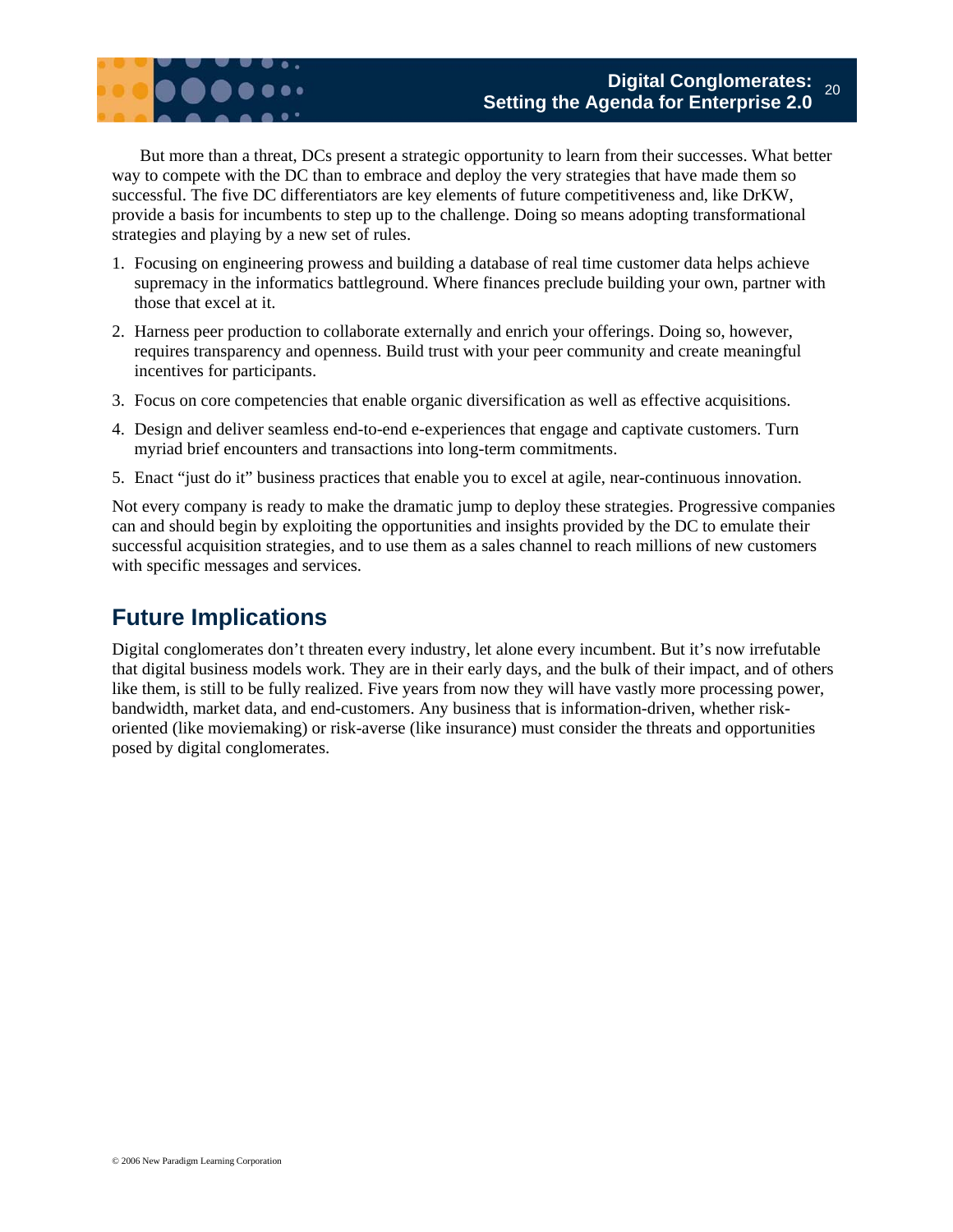

**DON TAPSCOTT** is chief executive of New Paradigm, which he founded in 1993, and adjunct professor of management, Joseph L. Rotman School of Management, University of Toronto. He is one of the world's leading authorities regarding the role of technology in productivity, business design, effectiveness and competitiveness. He is author or coauthor of 10 management books, including 2004's *The Naked Corporation: How the Age of Transparency Will Revolutionize Business* (with David Ticoll). His new book, to be released in Fall 2006, is *Wikinomics: How Mass Collaboration Changes Everything* (co-author Anthony Williams).

**DAVID TICOLL** is senior vice president, research, for New Paradigm. He is responsible for ensuring high standards of quality, innovation, effective communication and client value. David was co-founder and CEO of the international think tank and consulting firm Digital 4Sight, where he led the development of the core concepts and methodologies now being furthered at New Paradigm. Earlier, David founded and built Gartner's Canadian operation. He has co-authored three business best-sellers, most recently *The Naked Corporation: How the Age of Transparency Will Revolutionize Business*. He is a director of the Information Technology Association of Canada, and has published in *Harvard Business Review*, *The Wall Street Journal*, and *The Globe & Mail*.

**DAN HERMAN** is a research analyst at New Paradigm. In addition to his work on corporate transparency and stakeholder engagement, Dan has authored several case studies on the U.S. health care industry as well as the open source movement and the retail sector. Dan recently returned from a sixmonth sabbatical spent in Sierra Leone where he researched post-conflict youth issues for TakingITGlobal and the United Nations. Prior to joining New Paradigm Dan was the president of Wilfrid Laurier University Students' Union. Dan holds a degree in Business Administration from Wilfrid Laurier University and will attend the London School of Economics in the fall of 2006.

## **Endnotes**

<sup>1</sup> Thanks to our friend and colleague David Kirkpatrick who first introduced the idea in "Google, Yahoo, and eBay: Next-Generation Conglomerates?" *Fortune*, September 30, 2005.

 $<sup>2</sup>$  Established in 1995 by San Francisco software engineer Craig Newmark, craigslist is a good example of creative destruction.</sup> Now serving over 4 billion page views per month and hosting over 10 million classifieds and 500,000 job listings per month, the site is estimated to generate just over \$20 million in revenue per year while costing traditional newspaper classifieds hundreds of millions of dollars.

3 John Markoff and Saul Hansell, "Hiding in Plain Sight, Google Seeks an Expansion of Power," *The New York Times*, June 14, 2006.

4 Ibid.

5 David F. Carr, "How Google Works," *Baseline,* July 6, 2006, http://www.baselinemag.com/article2/0,1540,1985040,00.asp.  $^6$  Ibid.

<sup>7</sup> "Yahoo! Sites Register a Moderate Share Gain for the Second Consecutive Month, US Search Engine Rankings," comScore, August 20, 2006, http://www.comscore.com/press/release.asp?press=984.

8 http://news.com.com/Microsoft+Web+plan+takes+aim+at+Google/2100-1007\_3-5855244.html?tag=nl.

9 Kate Greene, "Yahoo! Ramps up Research," *Technology Review*, August 4, 2006, http://www.technologyreview.com/read\_article.aspx?id=17259&ch=infotech.

10 Stacy Cowley, "eBay Opens Its Doors To More Developer Partners," *CMP TechWeb*, August 4, 2006.

<sup>11</sup> Deepak Ramachandran and Brendan Peat, "ICICI: Innovation in the Hot House," New Paradigm Lighthouse Case Study, July 2005.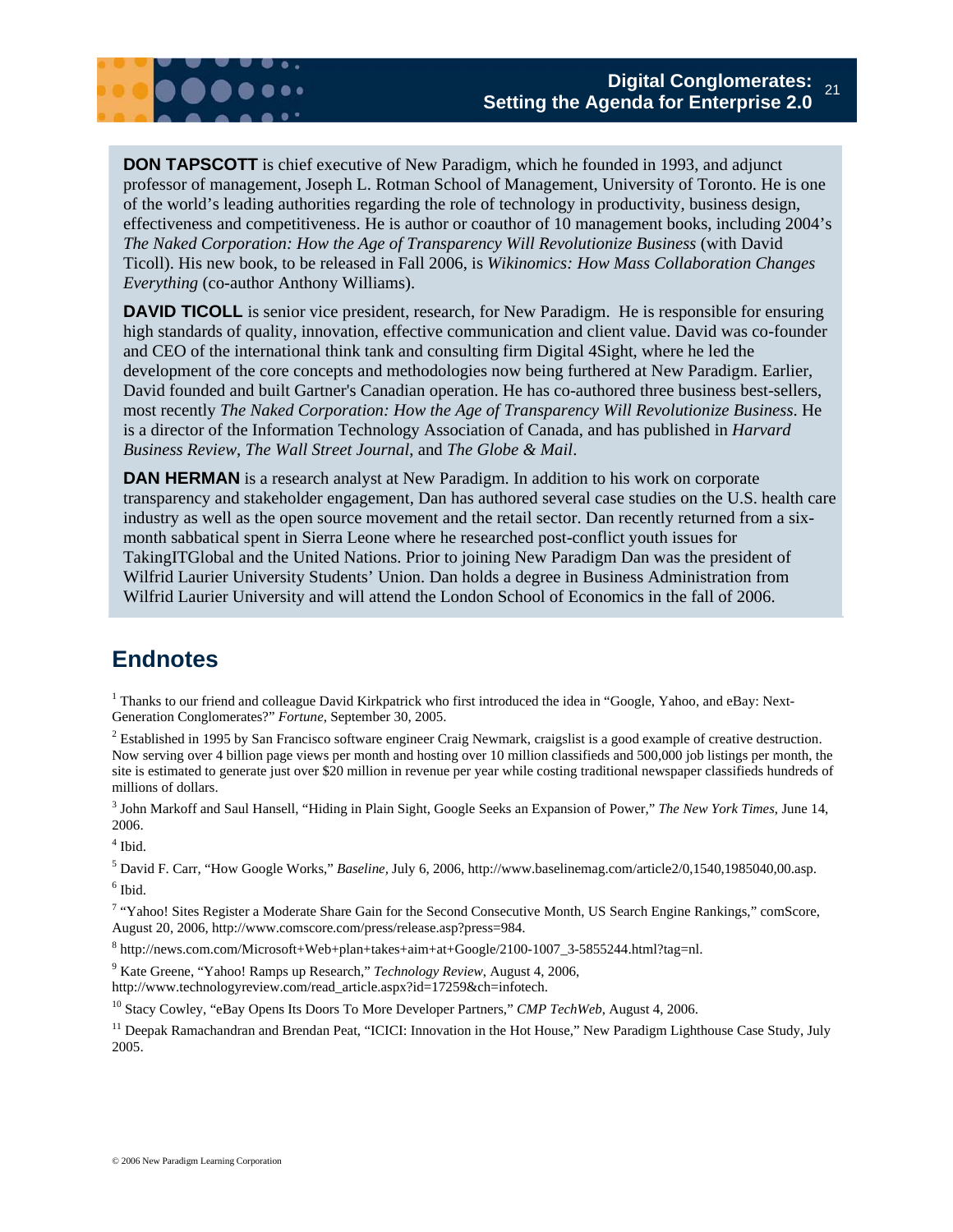$12$  Paul Rademacher, the creator of housingmaps.com, widely acknowledged as the first successful mashup of Google's mapping APIs, notes that one of the reasons he walked away from the application for a job at Google was the inability to monetize what was essentially others' IP. However, the value created for craigslist's classifieds was enormous.

<sup>13</sup> "The ultimate marketing machine—Internet advertising," The Economist, July 8, 2006.

14 Wade Roush, "eBay: The OS for E-Commerce?," *Technology Review*, August 9, 2006, http://www.technologyreview.com/read\_article.aspx?id=17280&ch=biztech.

<sup>15</sup> Ray Ozzie, Chief Software Architect, Microsoft at Financial Analyst Meeting 2006, July 27, 2006, http://www.microsoft.com/msft/speech/FY06/OzzieFAM2006.mspx.

16 Jim Courtney, "eBay ,Paypal, Skype by the numbers," *Skype Journal*, June 18, 2006, http://www.skypejournal.com/blog/archives/2006/06/ebay\_paypal\_skype\_by\_the\_numbers.php.

<sup>17</sup> John Simerman, "Culture may close the book on shops," *CONTRA COSTA TIMES*, June 22, 2006, http://www.contracostatimes.com/mld/cctimes/news/14875652.htm.

18 "eBay Company Update*,*" July 2006, http://investor.ebay.com/downloads/CorporatePresentation.pdf.

19 "The Phone Companies Still Don't Get It," *Business Week*, July 31, 2006.

20 Interview with Martin Nisenholtz, Senior Vice President Digital Operations, *The New York Times*, July 27, 2006.

21 Spencer Reiss, "His Space*,*" *Wired Magazine*, July 14, 2006, http://www.wired.com/wired/archive/14.07/murdoch.html.

 $22$  Rupert Murdoch, Speech to the American Society of Newspaper Editors, April 13, 2005,

http://www.newscorp.com/news/news\_247.html.

 $23$  Ibid.

<sup>24</sup> "HP to acquire Snapfish photo service," News.com, http://news.com.com/HP+to+acquire+Snapfish+photo+service/2100-1025\_3-5628823.html.

25 Erick Schonfeld, "Corporate America's New Outlet Mall Big Companies are Showing up at eBay," *Business 2.0*, April 1, 2004.

26 Charles C. Mann, "How Click Fraud Could Swallow the Internet," *Wired Magazine*, January 14, 2006, http://www.wired.com/wired/archive/14.01/fraud.html.

27 JP Rangaswami as quoted by Dan Barnes in "Technology: Tech Vision," *The Banker*, April 1, 2006.

<sup>28</sup> Interview with JP Rangaswami, Chief Information Officer, Dresdner Kleinwort by David Ticoll and Dan Herman, July 26, 2006.

29 JP Rangaswami as quoted by Andy McCue in "CIO Jury: Businesses give open source a reality check," *Silicon.com*, September 1, 2005.

30 JP Rangaswami as quoted by Dan Ilett in "Empower your IT staff to make decisions," *Silicon.com*, October 17, 2005.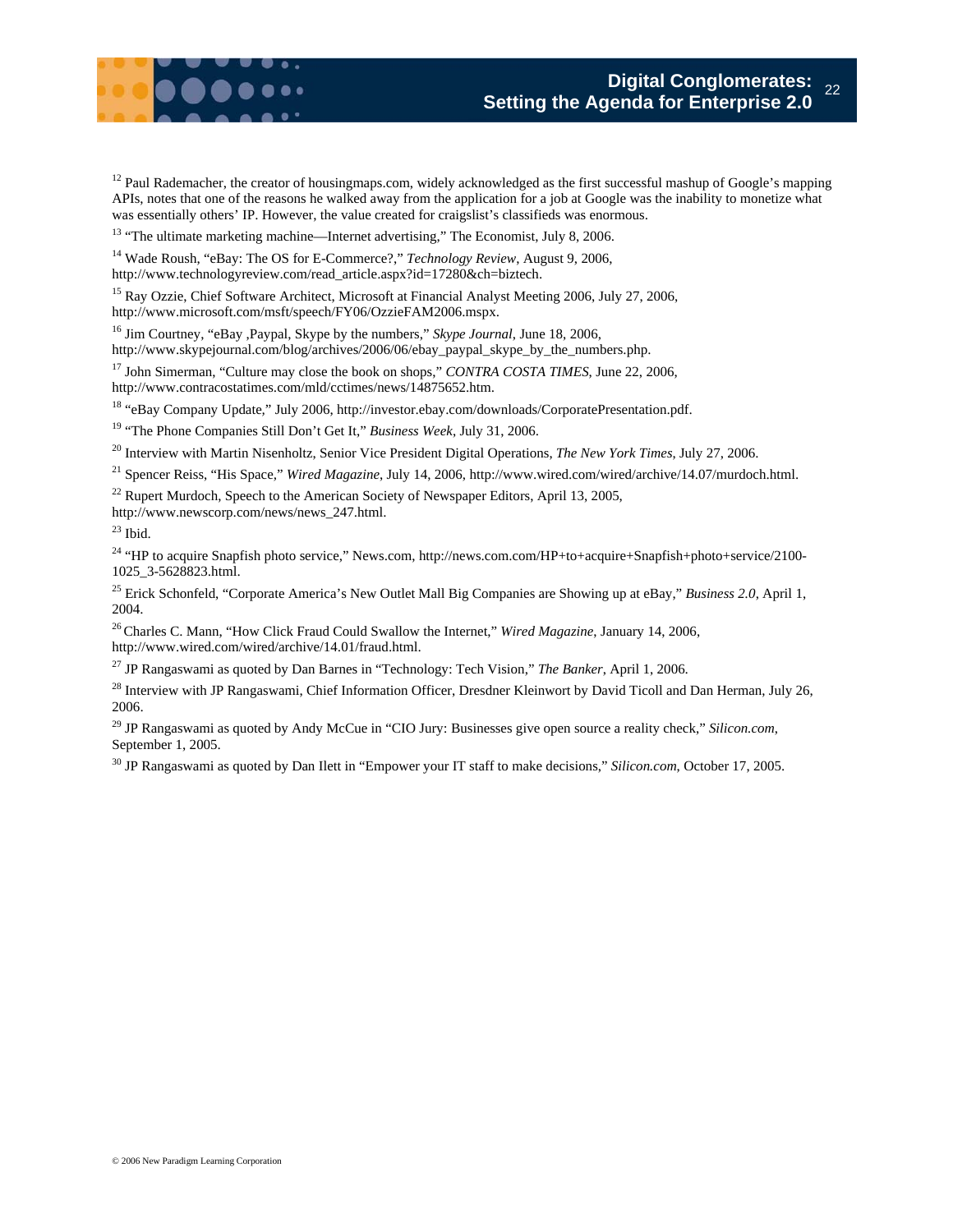| <b>Strategy Domain</b>                   | <b>Old Corporation</b>                                                                 | <b>Enterprise 2.0</b>                                                                                       |
|------------------------------------------|----------------------------------------------------------------------------------------|-------------------------------------------------------------------------------------------------------------|
| 1. World View                            | <b>National</b><br>Engine - US, Japan, Europe<br>Protectionist                         | Global<br>Engine - China, India, Emergent<br><b>Free Trade</b>                                              |
| 2. Corporate Boundaries                  | Vertically-integrated<br>Non-porous<br>Content<br>M&A                                  | <b>Focused on Core</b><br><b>Business Web</b><br>Context, Agency<br>+ Fasttrack Business Models             |
| 3. Value Innovation                      | <b>Closed Innovation</b><br>Do It Yourself                                             | + Open Innovation<br>+ Co-Creation                                                                          |
| 4. Intellectual Property                 | Proprietary<br>Protected                                                               | + Open<br>+ Shared                                                                                          |
| 5. Modus Operandi                        | <b>Plan and Push</b><br>Hierarchical<br>Power over<br>Lumbering                        | <b>Engage and Collaborate</b><br>Self-organizing<br>Power through<br>Agile                                  |
| <b>6. Business Processes</b>             | Internal (Enterprise Integration)<br>Complex<br>Hardwired                              | External (Inter-enterprise Integration)<br>Modular<br>Reconfigurable                                        |
| 7. Knowledge and Human<br><b>Capital</b> | <b>Traditional Demographics</b><br><b>Containerized Knowledge</b><br>Internal          | + Global N-Generation<br>Collaboration<br>+ Across the B-web                                                |
| 8. Information Liquidity                 | Opaque<br><b>Asynchronous Processing</b><br><b>Traditional BI</b>                      | + Transparent<br><b>Real Time</b><br>Networked Intelligence                                                 |
| 9. Relationships                         | Transactions<br>Product/Services                                                       | + Relationship Capital<br>+ Experiences                                                                     |
| 10. Technology                           | Proprietary<br><b>Monolithic</b><br><b>Silos</b><br>Enterprise<br><b>Dumb Networks</b> | + Standards-based<br>Service-oriented<br>Interoperable<br>+ Inter-enterprise<br><b>Intelligent Networks</b> |

This report is an analysis of a Big Idea, presented as part of New Paradigm's Information Technology and Competitive Advantage Program (IT&CA). The program, sponsored by leading companies including yours, is investigating new business designs and strategies for competing in the networked business world.

Specifically the program examines how a new model of the corporation—The Open Networked Enterprise— (The Enterprise 2.0) is emerging as the foundation of competitiveness, growth and sustained success.

Executive Director: Don Tapscott Executive Editor: David Ticoll Research Director: Mike Dover Member Services Director: Joan Bigham

© 2006 New Paradigm Learning Corporation (NPLC). Reproduction by any means or disclosure to parties who are not employees of IT&CA member organizations or wholly-owned subsidiaries is prohibited.



The IT&CA research program membership includes unlimited free access to a secure web site where the research team project plans and research publications are posted for member review and feedback. Please visit www.newparadigm.com for information.